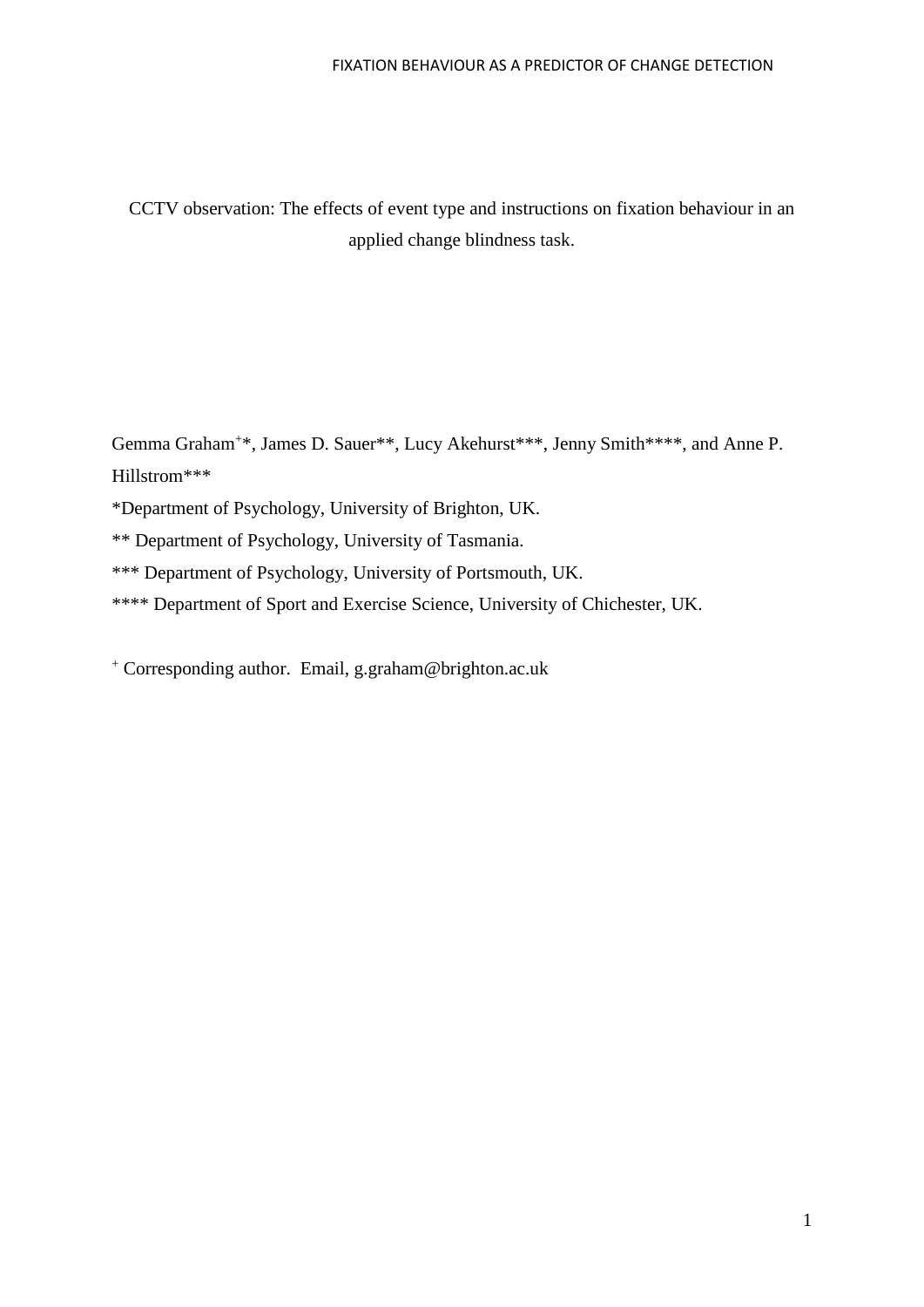## **Abstract**

Little is known about how observers' scanning strategies affect performance when monitoring events in CCTV footage. We examined the fixation behaviour of change detectors and non-detectors monitoring dynamic scenes. 147 participants observed mock CCTV video featuring either a mock crime or no crime. Participants were instructed to look for a crime, something unusual, or simply to watch the video. In both videos, two of the people depicted switched locations. Eye movements (the number of fixations on the targets and the average length of each fixation on targets) were recorded prior to and during the critical change period. Change detection (24% overall) was unaffected by event type or task instruction. Fixation behaviour differed significantly between the criminal and non-criminal event conditions. There was no effect of instructions on fixation behaviour. Change detectors fixated for longer on the target directly before the change than did non-detectors. Although fixation behaviour before change predicted change detection, fixation count and durations during the critical change period did not. These results highlight the potential value of studying fixation behaviour for understanding change blindness during complex, cognitively demanding tasks (e.g., CCTV surveillance).

*Keywords*: eye movements, change blindness, task instructions, CCTV observation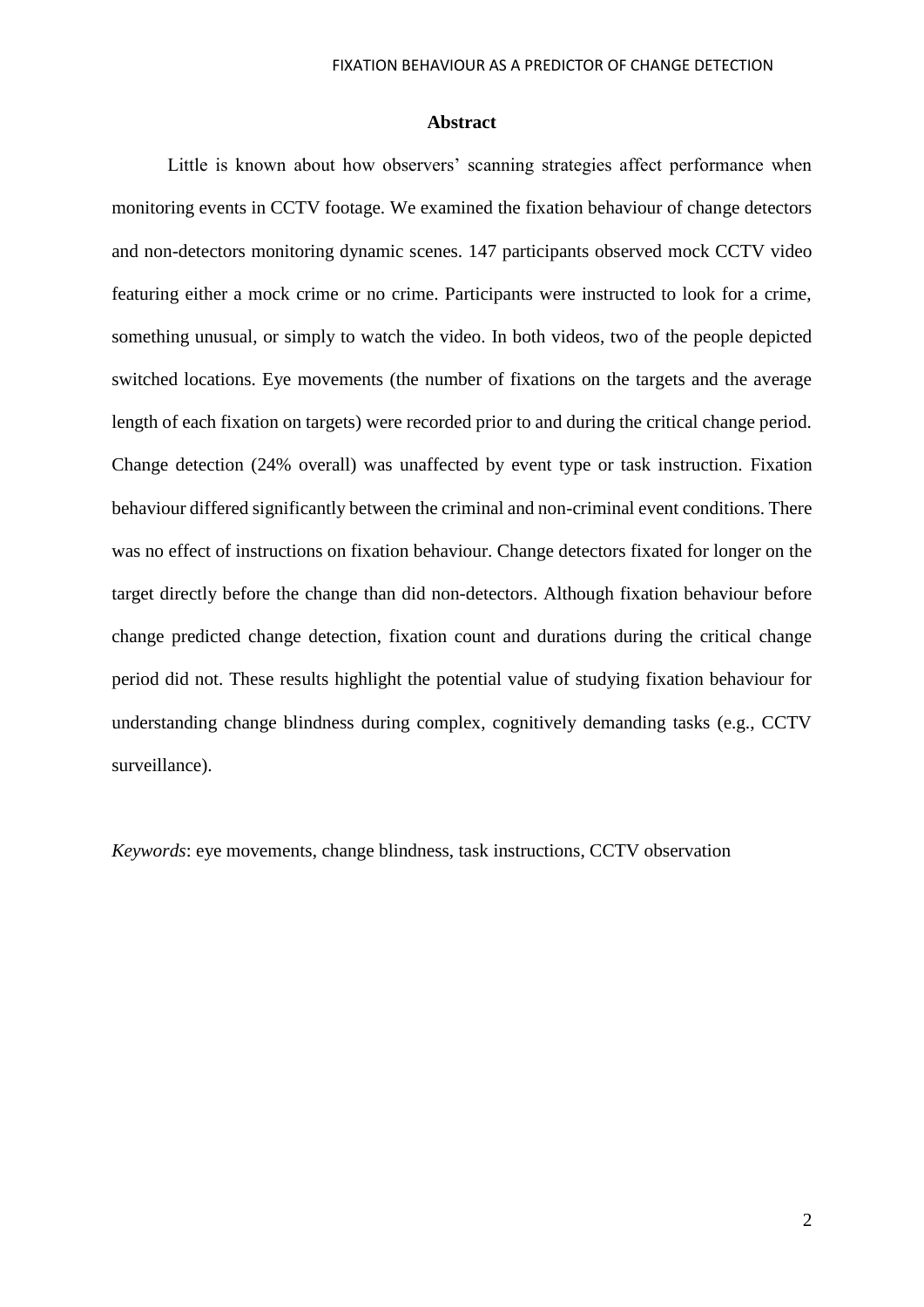# **The effects of event type and instructions on oculomotor behaviour in an applied change blindness task.**

Although CCTV footage is used in both crime prevention and police investigations to prosecute criminals, relatively little is known about the strategies that observers use when monitoring and interpreting (criminal) events observed in such footage. Howard, Troscianko, Gilchrist, Behera and Hogg (2009) stated that measuring eye movements during CCTV monitoring might produce innovative data to determine the strategies people use when attending to footage. Stainer, Scott-Brown and Tatler (2013) examined the eye movements of two trained CCTV operators monitoring multiple display screens on a wall, compared to a single spot monitor (the operator could select only one of multiple screens to inspect in more detail). They found that more attention was allocated to the single screen spot monitor than the multiplex display, with the more (cf. less) experienced operator utilizing the spot monitor more often. Stainer et al. (2013) identified that their observers selectively allocated attention based on expected informativeness. This replicated Howard, Troscianko and Gilchrist's (2010) finding that participants with more experience watching football matches shifted their eyes to more informative areas of the footage earlier than non-experienced observers. Following on from this work, we investigated whether event type and instructions affected fixation behaviour during CCTV observation, and whether fixation behaviour predicted observers' detection of critical changes in the footage.

## **Effects of Task Instructions on Eye Movements**

The notion that task instructions guide attention in visual scenes has been extensively researched, beginning with Yarbus's (1967) classic experiments. Eye movements are influenced by task and goals, and where individuals fixate on a scene varies according to viewing instructions given prior to the task (Mills, Hollingworth, Van der Stigchel, Hoffman & Dodd, 2011). Real-world eye movement studies show similar results, with participants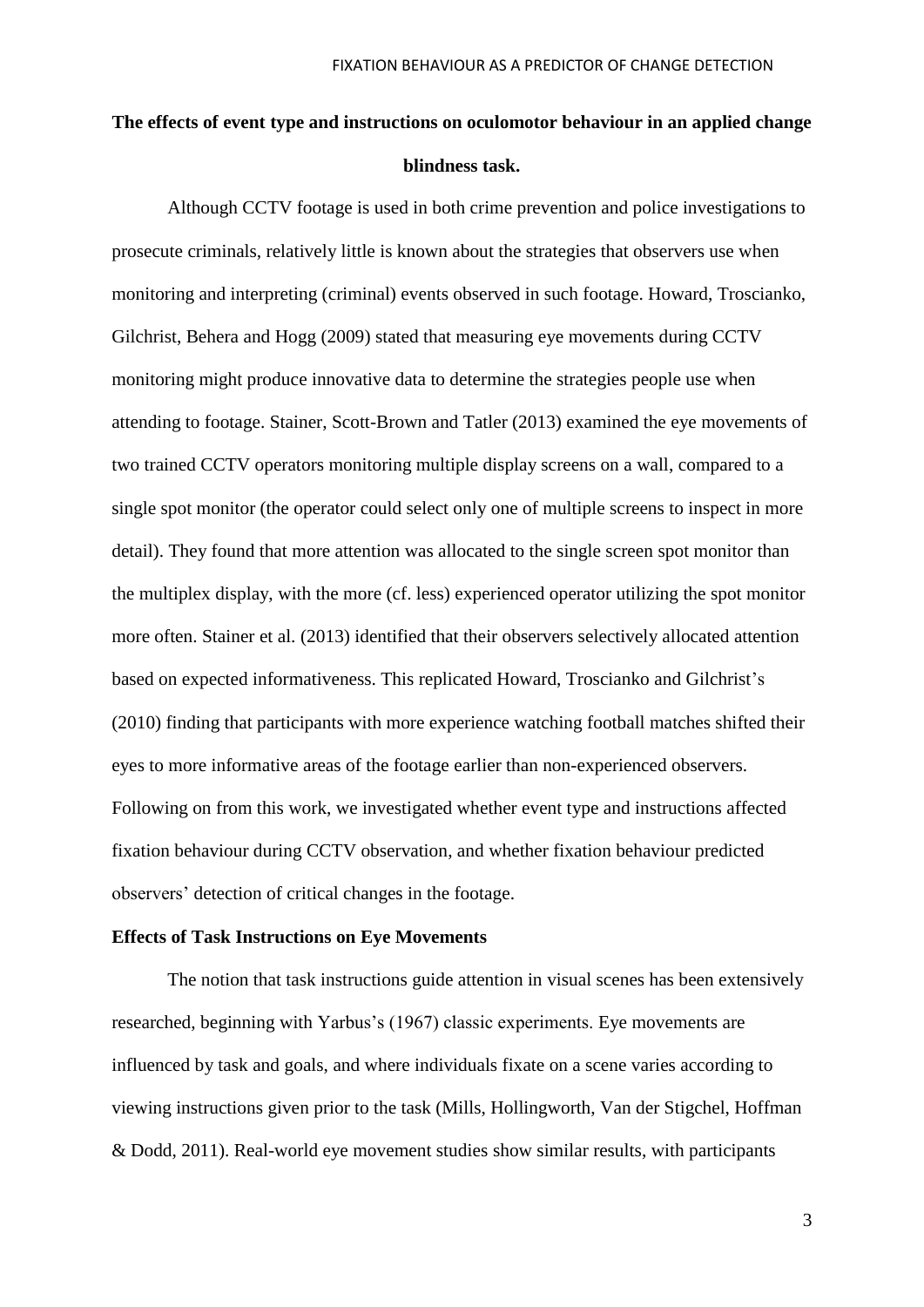fixating more on task-relevant objects than even the most visually-salient objects (Land & Hayhoe, 2001; Tatler & Tatler, 2013). Furthermore, instructing participants to search for an object or to memorise a scene influences fixation locations (Castelhano, Mack, & Henderson, 2009; Henderson, Weeks, & Hollingworth, 1999). In terms of dynamic real-world visual search, Howard, Gilchrist, Troscianko, Behera and Hogg, (2011) found that task-relevance determined where observers attended whilst watching CCTV footage, with participants fixating more often on suspicious behaviour after being instructed to do so. Thus, task instructions have a significant influence on eye movements during scene viewing. However, Castelhano et al. stressed the difficulty of establishing a clear theory or model of fixation durations in scene perception (compared to reading, e.g., Reichle, Rayner & Pollatsek, 2003) as the task and stimuli are often varied. Furthermore, the majority of current models are based on static scene or picture viewing paradigms, making it difficult to generalize these models to broader contexts such as interpreting dynamic stimuli (Tatler, Hayhoe, Land, & Ballard, 2011).

With these limitations in mind, we aimed to develop our understanding of how individuals visually attend to dynamic scenes by investigating the effects of task instructions on visual attention and change blindness during CCTV observation. Previous research has found that task instructions influenced the detection of changes in dynamic scenes. For example, when viewing a video of a staged burglary, people told to remember content from the video noticed a change in the burglar's identity more often than people given no specific instruction (Davies & Hine, 2007). However, although instructions can improve change detection, they do not eliminate change blindness. In Levin and Simons' (1997) classic change blindness study, even participants explicitly instructed to look for changes noticed only two of the nine changes presented. This idea of prioritizing visual attention based on task-goals is known as attentional set (e.g., Most, Scholl, Clifford, & Simons, 2005).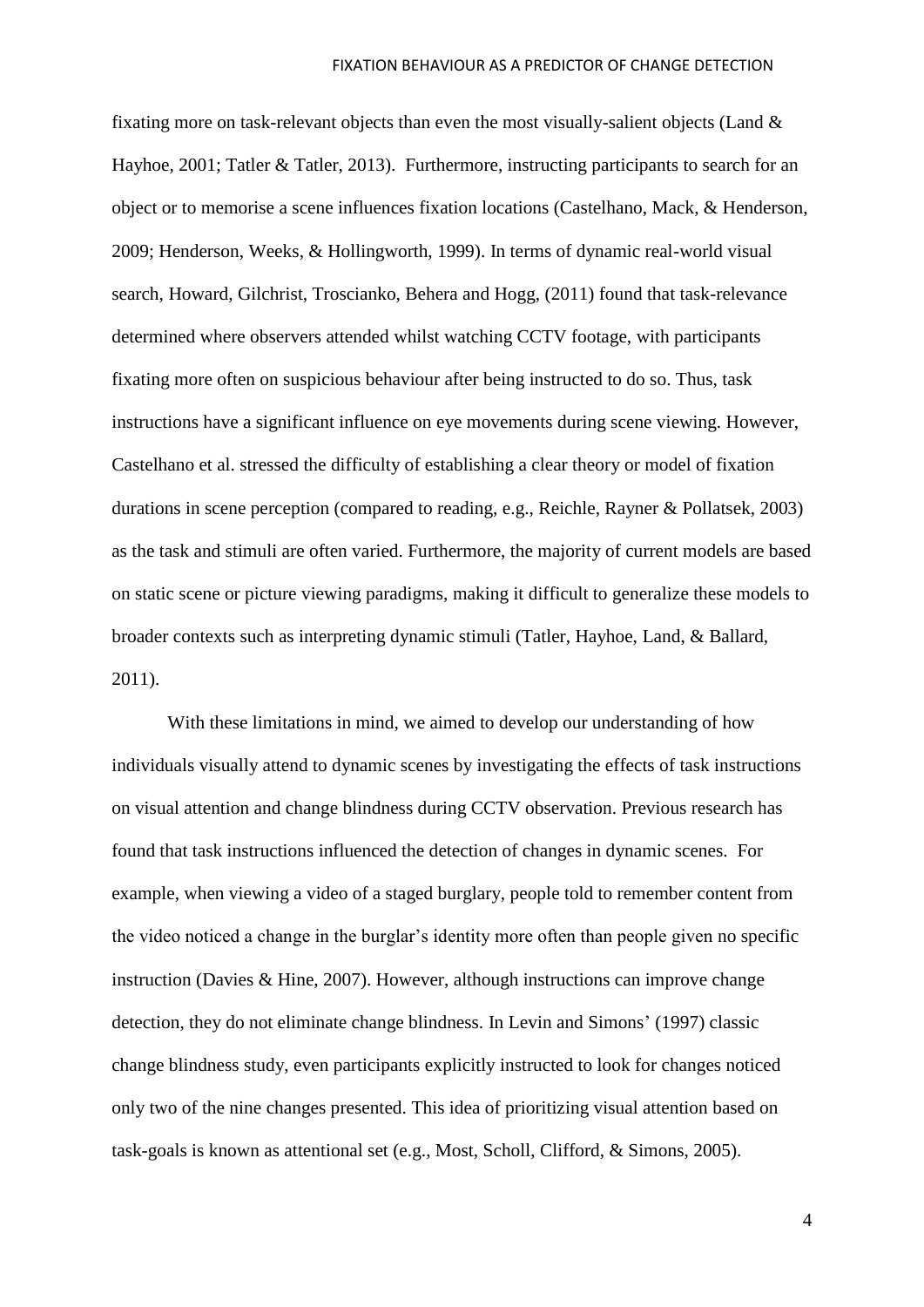Therefore, previous research highlights that participants allocate their attention to scenes systematically based on task goals and instructions (i.e. attending to areas of suspicious behaviour on CCTV footage when instructed to detect criminal behaviour). We wanted to test if the same will occur during CCTV observation by using an applied change detection task. This will inform how much providing instructions or any prior information before CCTV observation affects how people visually attend to the footage.

Given that task instructions influence where individuals attend to in a scene (Howard et al., 2011), we predicted that our observers would fixate on task-relevant aspects of the footage (i.e., those instructed to detect a crime would focus on features of the footage related to the crime). In the present study, two of the actors in both the crime and no-crime videos switched locations. The criminal event (stealing a phone) in the crime video took place directly after the switching of the two actors (i.e., the 'critical change period'). We predicted that participants instructed to 'detect a crime' would show more and longer fixations on the targets, before and during the critical change period, than those instructed to 'detect anything unusual' or given no instruction and that this would facilitate change detection.

# **Effects of Event Type on Eye Movements**

Although eye-tracking studies have investigated how individuals attend to static scenes (e.g., Castelhano et al., 2009), few studies have investigated how individuals attend to dynamic stimuli. Therefore, we aimed to develop an understanding of fixation behaviour during the observation of dynamic CCTV footage. Related to fixation behaviour, the rationale for looking at both fixation durations and counts in the present study was to investigate whether the number of fixations (i.e., relatively rapid scanning) or length of fixations (i.e., more careful scanning) facilitates change detection.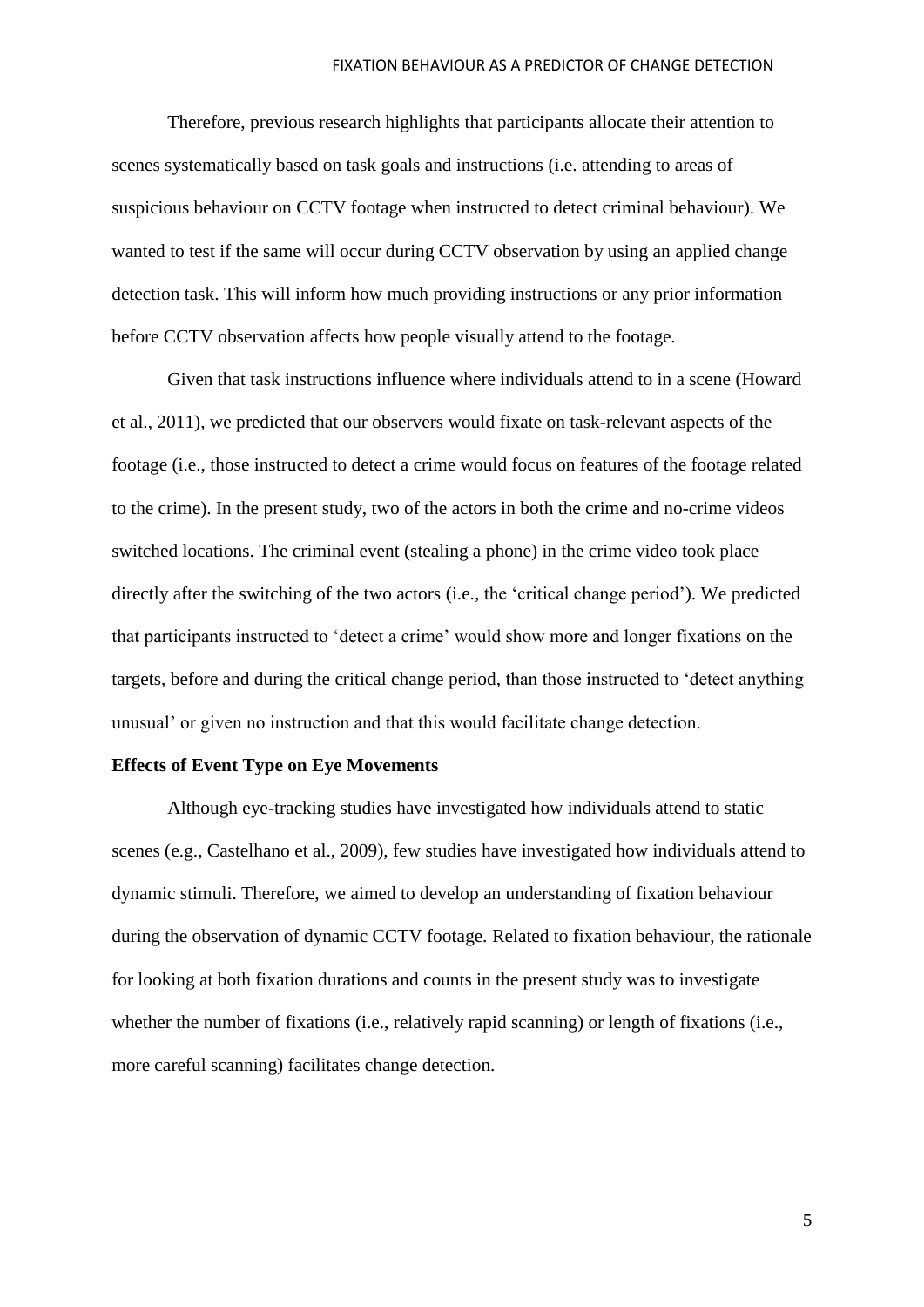There are parallels between the visual strategies applied to events in CCTV footage and perceptual research investigating how individuals observe and understand films. Information in both CCTV footage and film footage is generally formed of several camera angles and cuts. Therefore, it makes sense that the researchers looking at the perceptual and cognitive understanding of films are applying findings from the eye tracking of dynamic scenes (Smith, Levin & Cutting, 2012). For instance, Mital, Smith, Hill and Henderson (2011) found that observers attend to areas of high motion in a dynamic scene. These findings can be applied to CCTV observation, which features different amounts of motion in the footage. On the one hand, there may be footage with very little taking place compared to a busy city centre CCTV camera stream. In line with Mital et al.'s (2011) findings, presenting both criminal and non-criminal events within CCTV footage may further our understanding of how we attend to different areas of motion within the footage.

Furthermore, Hirose, Kennedy and Tatler (2010) investigated participants' recognition memory and eye movement patterns whilst observing short video clips involving a viewpoint change (a cut). During the cut, an object's shape, colour, identity or position was manipulated. Hirose et al. found that memory for object location in a scene was significantly worse than memory for object identity or colour. During the observation of CCTV footage, there is often a cut to another camera stream. Therefore, memory for location in CCTV footage may be hindered in a similar way to Hirose et al.'s participants. This may have implications if features in the CCTV footage were misidentified between cuts in camera angle. For example, in a busy CCTV scene, there are a large number of people and objects competing for attention. A CCTV operator may focus on someone with a suitcase sat on a bench. The camera might then cut to another steam. The camera then returns to the man sitting with the suitcase. However, the CCTV operator is unaware that the suitcase has been switched with another, more suspicious suitcase. The reason that the operator is not aware of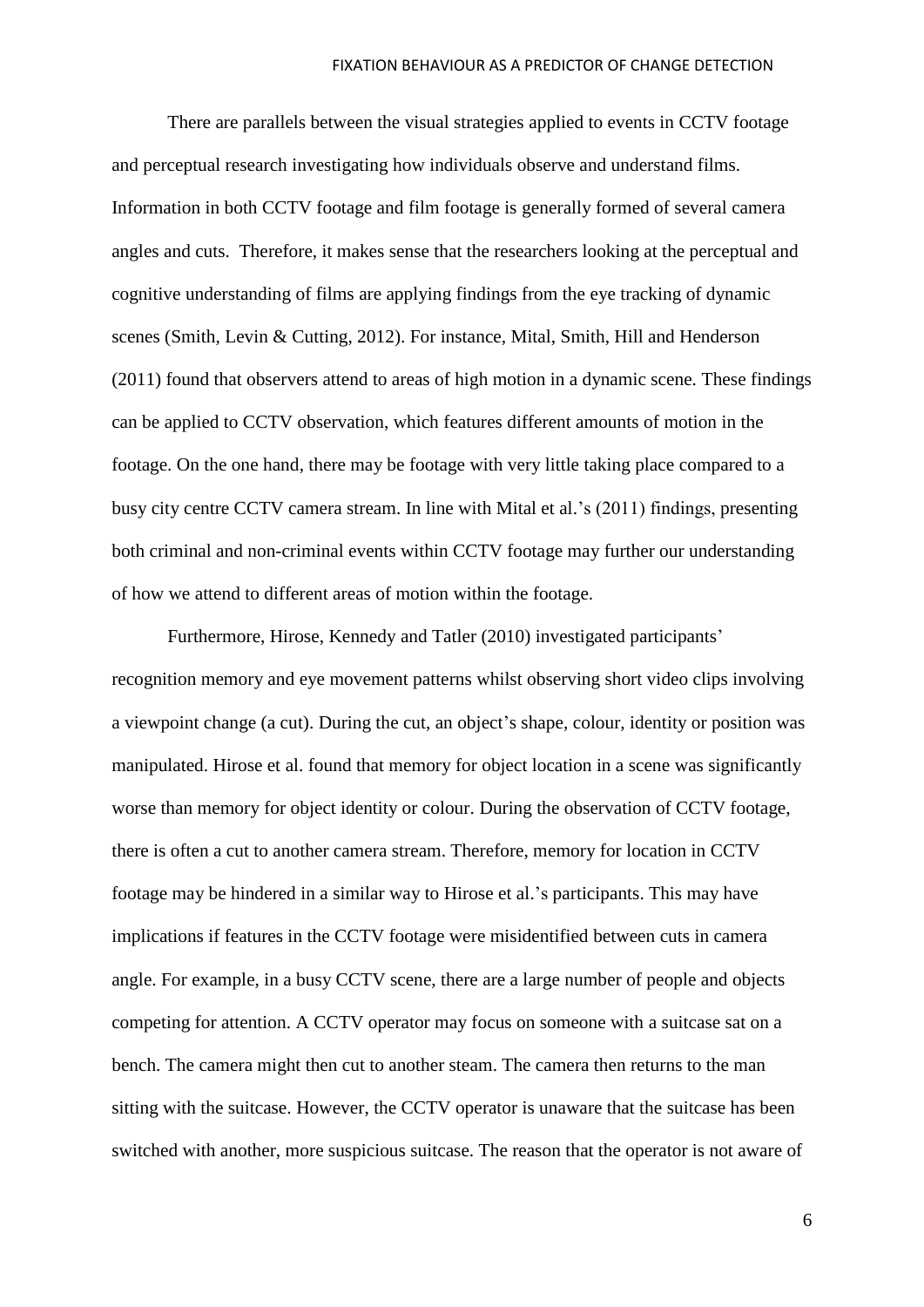this is due to the same type of object being spatially in the same place. This might also be the case for people, presenting implications in terms of misidentification in a forensic context (e.g. Levin & Simons, 1997). We will investigate whether observers can detect changes to personnel in a video, when these changes occur during a cut.

Combining how we perceptually understand films with our interpretation of realworld dynamic scenes may further our understanding of how we understand events in CCTV footage. No research to date has directly compared eye movements for criminal and noncriminal events. We included both criminal and non-criminal events for two reasons. First, real-world CCTV footage features both criminal and non-criminal events. Second, observers may rely on cues from footage to help them understand what is happening concurrent with any expectations they have about what constitutes suspicious behaviour. No specific hypotheses were made, however, we wanted to investigate how event type impacts fixations behaviour and, whether either of these events predicts change detection behaviour.

## **Change Blindness**

Observing CCTV footage can place a considerable demand on the visual system, yet almost all of our visual processing seems effortless and automatic (Scott-Brown & Cronin, 2007). This overarching feeling of visual "completeness" can lead to an overestimation of our visual abilities, and psychological research demonstrates that our perceptual systems can fail to detect changes in the environment (Scott-Brown & Cronin, 2007). For example, inattentional blindness (IA) refers to observers failing to detect an unexpected object in their visual field, usually whilst attention is directed toward another task or object (Mack & Rock, 1998). One of the classic lab-based studies of inattentional blindness by Simons and Chabris (1999) involved participants watching two different teams passing a basketball to each other. Participants were asked to count the number of passes made between team members wearing white t-shirts and team members wearing black t-shirts. In the video, a person wearing a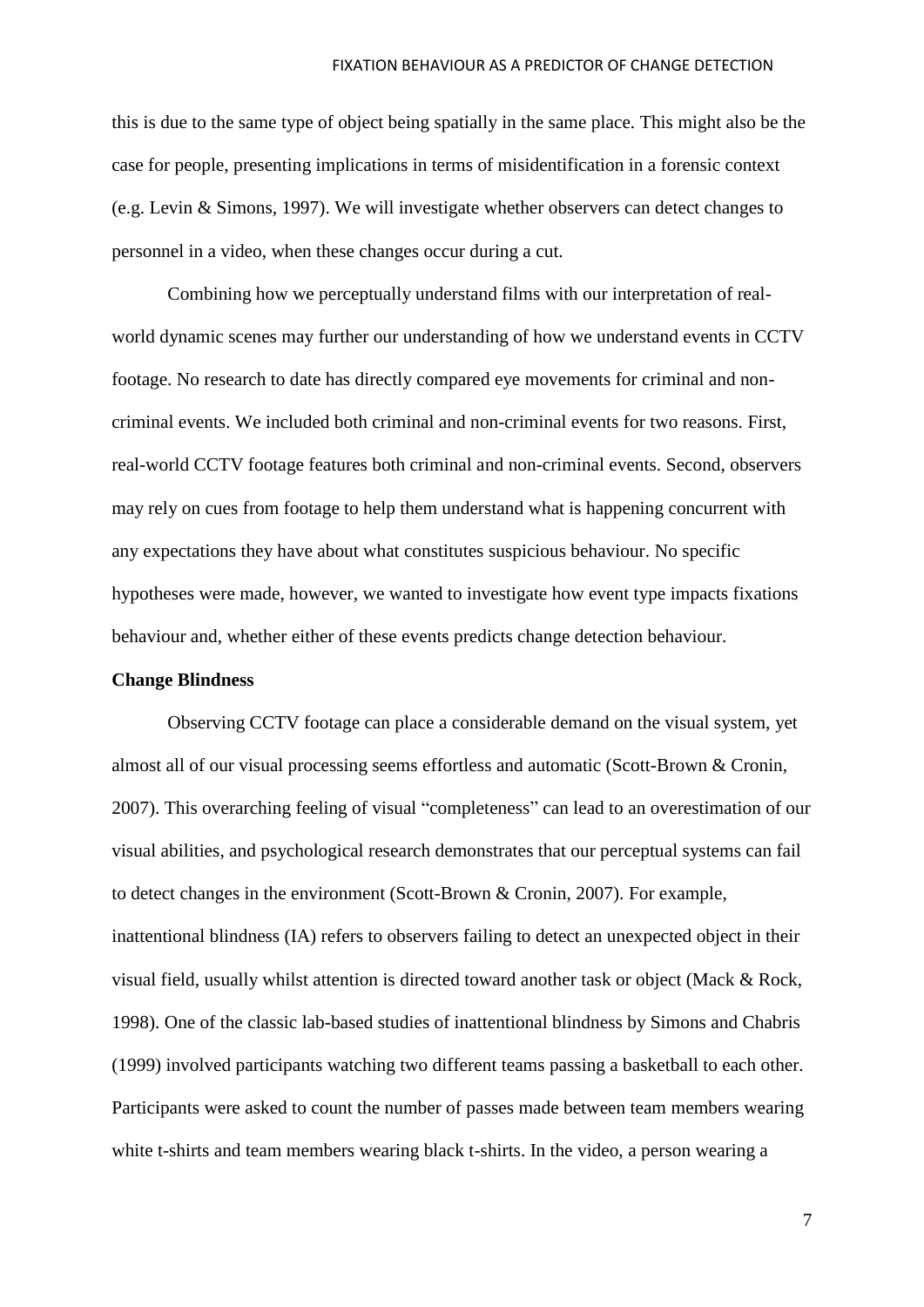gorilla suit walked through the scene. Approximately half of the participants failed to notice the gorilla in the scene. Nasholm, Rohlfing and Sauer (2014) applied an inattentional blindness task during CCTV monitoring to investigate the effects of top-down processing on detection rates. They found that 66% of participants failed to detect the unexpected stimulus in the CCTV footage. Therefore, examining the eye movements of participants watching CCTV stimuli may inform us about the strategies that are in play, concluding in either successful or unsuccessful detection behaviour.

Change blindness, a similar phenomenon, refers to an inability to detect changes in our perceptual environment from one view to the next (Levin & Simons, 1997). Early research demonstrated that observers can fail to detect even large changes to pictures of objects or real-world photographs (e.g., Blackmore, Brelstaff, Nelson & Troscianko, 1995; Grimes & McConkie, 1995), concluding that an eye movement or flashed blank screen may increase difficulty in detecting changes to the visual details of a scene (see Rensink, O'Regan, & Clark (1997) for an example of the Flicker-paradigm). The level of change blindness in visual perception suggests restrictions on our capacity to encode, retain, and compare visual information from one glance to the next (Simons & Ambinder, 2005). This is due to the stable nature in which we believe we are interpreting our visual environment and an overestimation of how much of it we are attending to (Simons & Levin, 1998).

Observers can even miss a change in the identity of an actor between a cut in camera angles (Levin & Simons, 1997). Astonishingly, observers also miss changes during realworld interactions (see Simons & Levin, 1998). Change blindness can also have important applied implications for security settings. For example, failures to detect change (e.g., a switch between two people as a crime takes place) when monitoring CCTV footage in forensic contexts have serious consequences (e.g., the pursuit or arrest of an innocent person).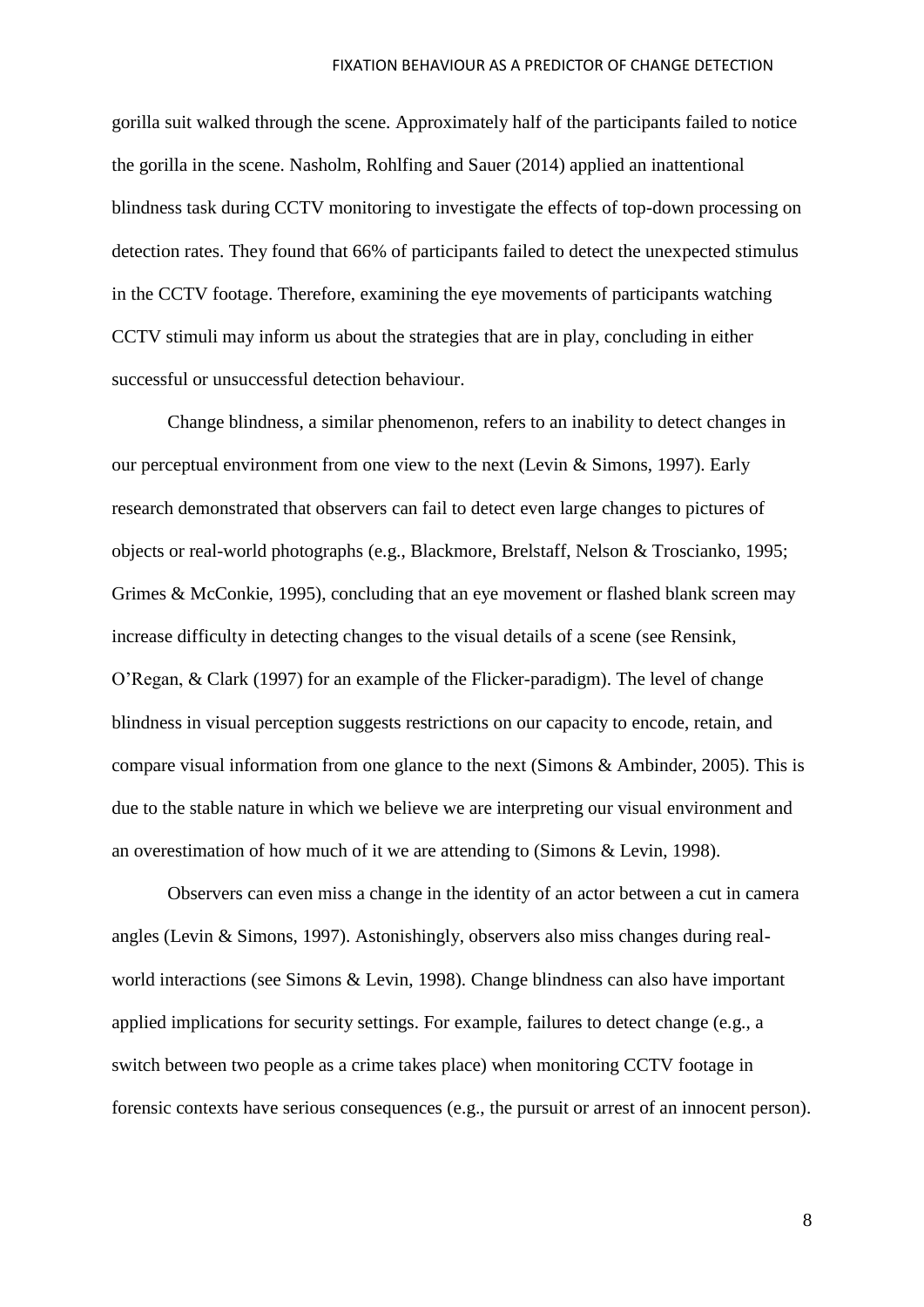Little research has investigated variations in the visual strategies of change detectors and non-detectors. Considering the aim of change blindness studies is generally to test perceptual limitations when attending to scenes (Simons & Rensink, 2005), it would be beneficial to develop an understanding of real-time fixation behaviours leading up to and during change blindness. Identifying specific visual strategies associated with changedetection (or change blindness) may help influence guidance regarding how individuals should attend to dynamic, constantly-changing stimuli.

Previous CCTV studies have demonstrated that observers use specific cues from CCTV footage (i.e., body position and gesture) to determine if criminal behaviour is about to take place (Troscianko et al., 2004). This information is attended to directly before the criminal event takes place in the footage. Other research has used eye movements as a predictive behaviour. For example, in a sporting context, Savelsberg, Van der Kamp, Williams and Ward (2007) found that expert football players demonstrated accuracy at predicting the height and direction of penalty kicks. Furthermore, they exhibited longer fixation durations on the opponent's non-kicking leg prior to the penalty kick. The eye movements *before* the action provided an insight into the strategies adopted by this expert group. A real-world eye tracking study by Pelz and Canosa (2001) found that participants sometimes produced *look-ahead fixations*, which were related to future actions associated with the task (e.g., looking at a kettle before picking it up to pour water into a cup)**.** Therefore, we investigated whether we could apply the notion of *look-ahead fixations* (Pelz & Canosa, 2001) to a dynamic, observational task where anticipatory eye movements may fall on people associated with the task goal (e.g., fixating for longer on suspicious people before the crime is committed). We expected that successful change detection would occur if participants fixated on the target directly before the change took place. Furthermore, instructions might guide attention to certain aspects of the scene, increasing the chances that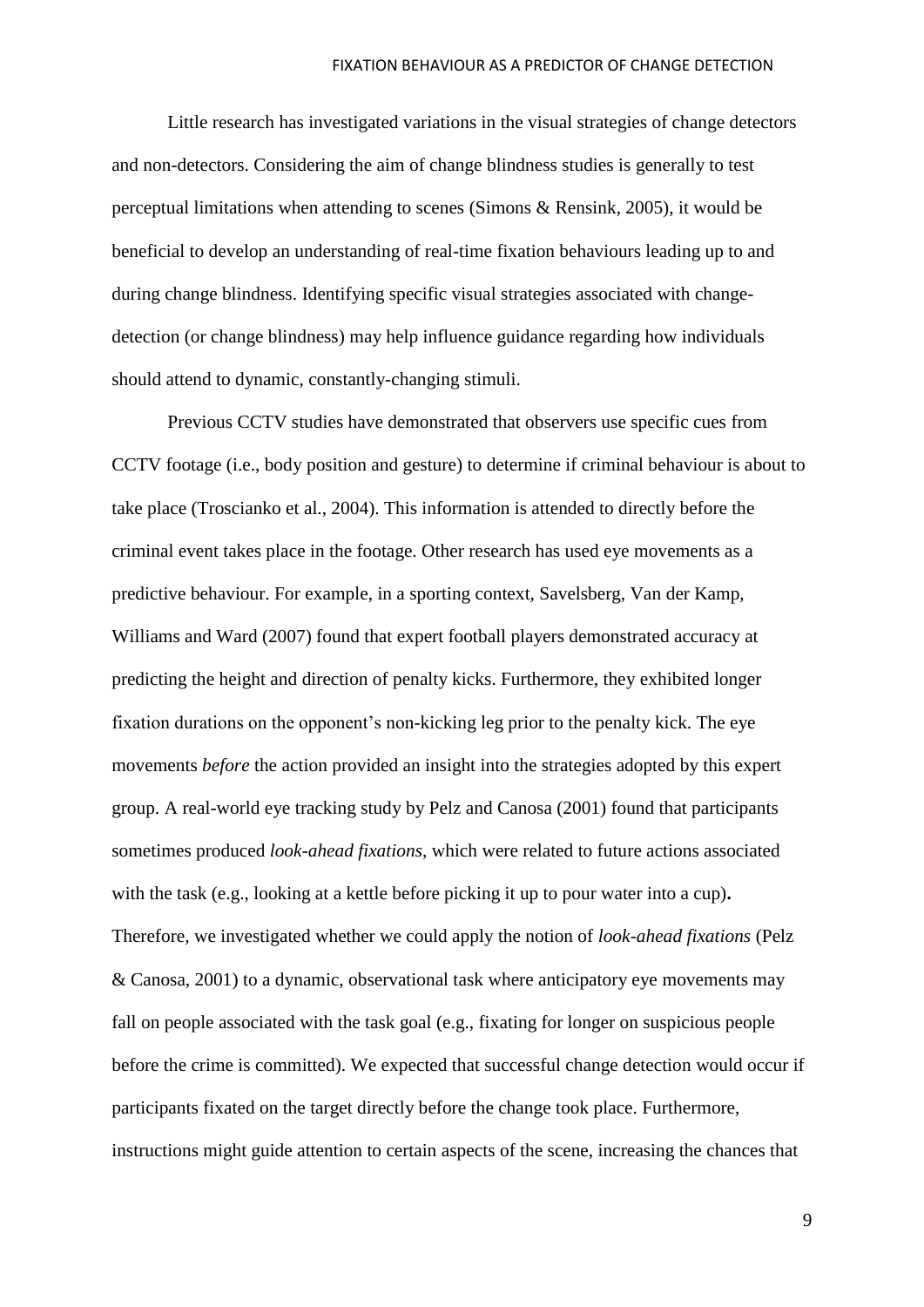participants are looking at the target prior to the change, and consequently increasing the likelihood of change detection. Finally, we investigated whether differences in fixation behaviour predicted change detection when monitoring CCTV footage.

#### **Method**

# **Pilot Study**

A pilot study established that participants were able to identify that one video depicted a crime and the other did not. We also established that some observers were able to identify the critical in the videos in order to avoid a floor effect for change detection, and that our targets looked suitably "suspicious".

**Participants.** 40 undergraduate students participated (29 females, 11 males). Participant ages ranged from 18 years to 46 years ( $M = 24.50$  years,  $SD = 7.45$  years).

**Materials. CCTV footage**. Mock CCTV footage was filmed using two JVC Everio digital cameras (model number GZMG750BEK), and the footage was edited using Adobe Premier Pro. The two black and white CCTV videos created after editing were identical except for a 5 second segment. In that segment, one video showed a crime taking place and the other showed the continuation of non-criminal behaviour. The videos showed six people entering, sitting and leaving the room of a doctors' surgery. Each video was two minutes long, and alternated every five seconds between two different camera viewpoints showing different parts of the doctors' waiting room (see Figure 1). Motivation for the alternating camera viewpoints was twofold. First, it allowed for change blindness to take place between a cut in camera angle, a methodology used successfully in previous change blindness research (see Levin & Simons, 1997). Second, it approximates real-life CCTV footage.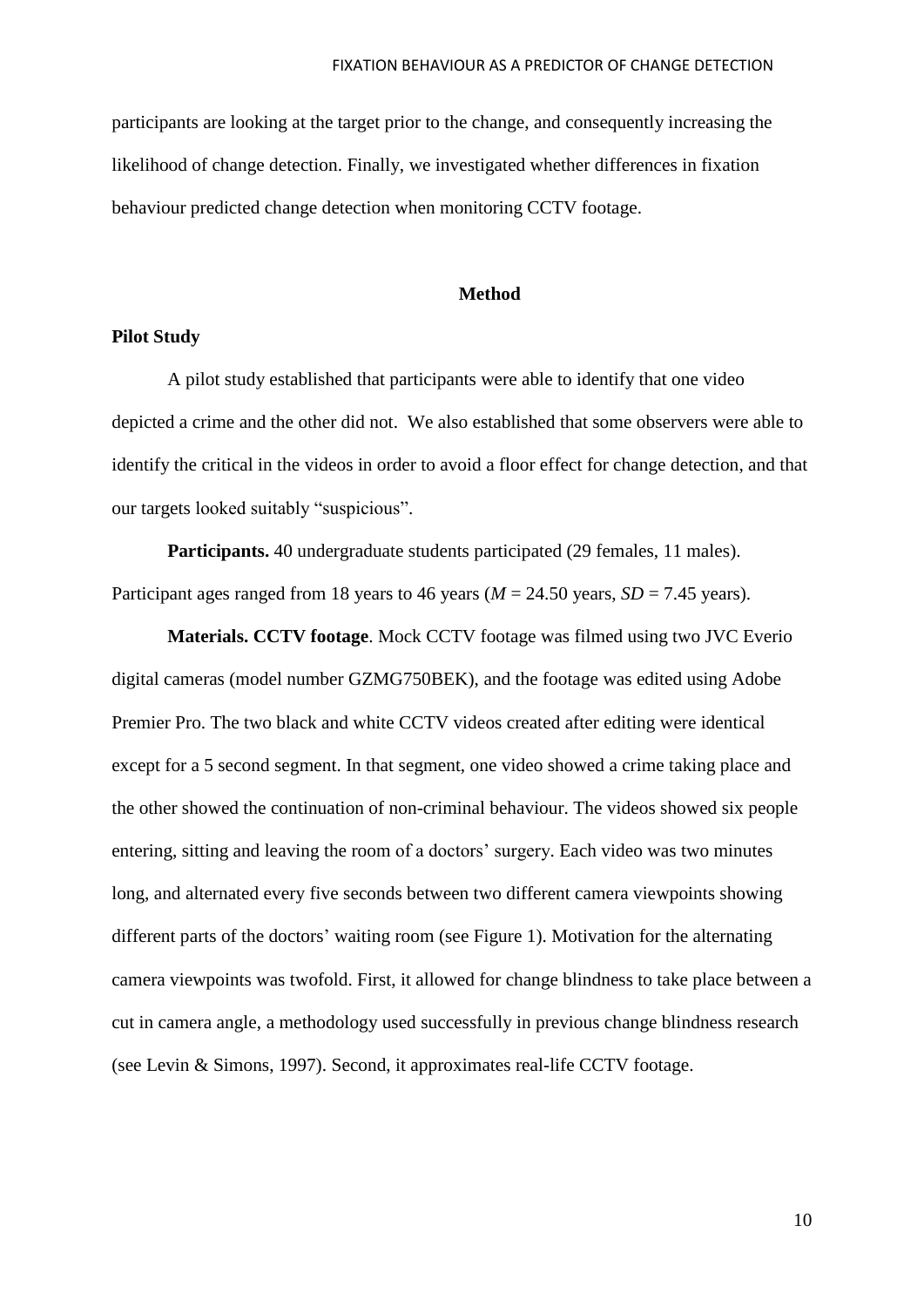

Camera A Viewpoint Camera B Viewpoint

Figure 1: Plan view diagram (adapted from Smith, 2010) indicating the position of the cameras.

In the crime video, a male stole a phone that was left on one of the chairs by a female.

In the no-crime video, the female returned to collect the phone from the chair (see Figure 2).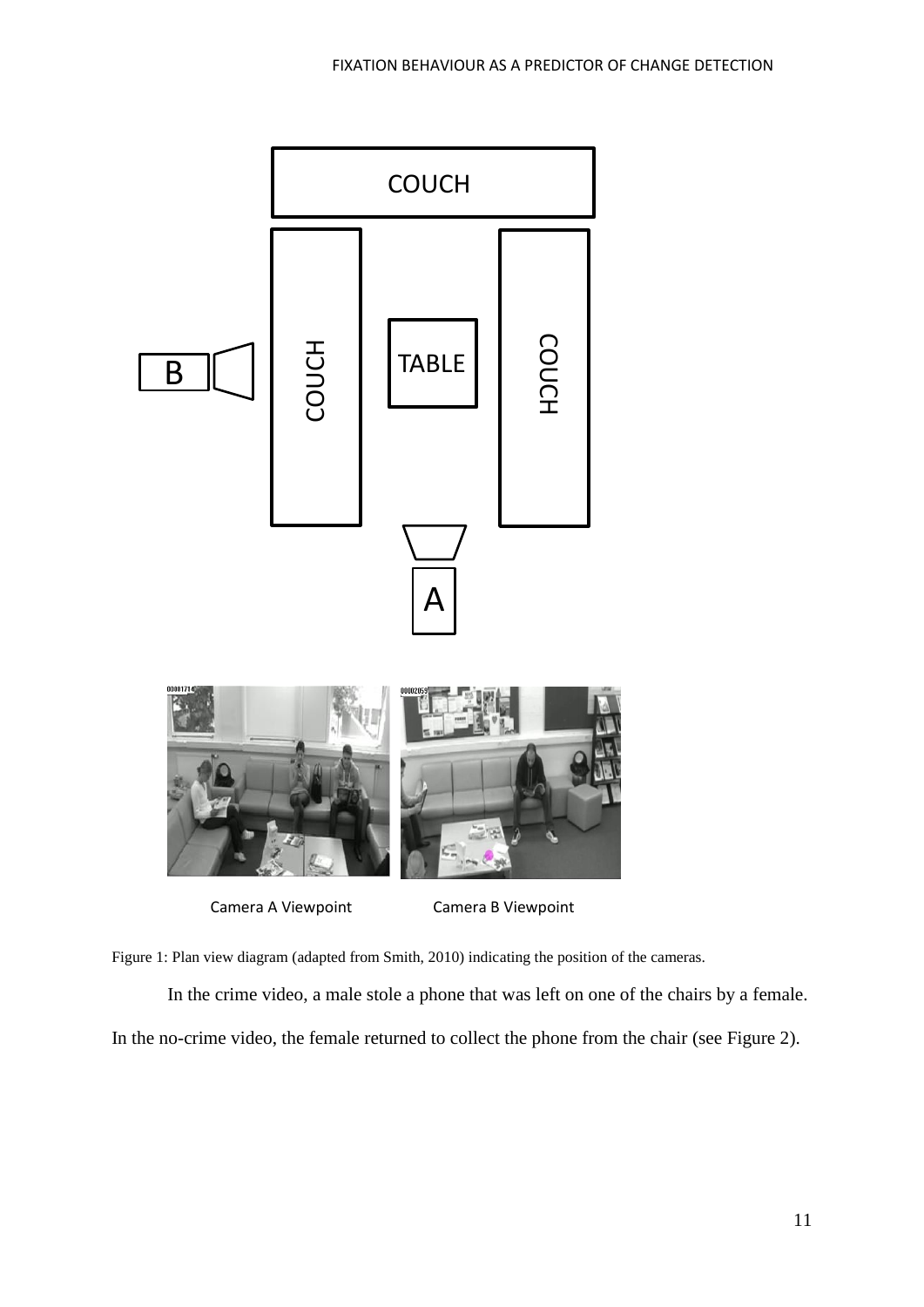

Camera A viewpoint Camera B viewpoint Switching of location of two males





1 min 15 secs 1 min 20 secs 1 min 25 secs 1 min 30 secs





Crime event No crime event

1 min 25 sec

Figure 2: An illustration of the key sequence in the two-minute video showing the two different camera viewpoints, the change and the crime and no-crime experimental conditions (adapted from Hirose, Kennedy & Tatler, 2010). The criminal event shows the male picking up the phone that has been left by the lady exiting the seated area. The male proceeds to place the phone in his pocket. In the no-crime event, the lady returns to collect her phone after realising she has dropped it. No crime is committed. The purple dots represent an example of the position of an observer's eye movement.

After the 1:25 minute mark, following a switch in the camera perspective, the two target actors changed position (see Figure 2). The change occurred immediately prior to the phone being stolen (crime video) or the owner returning to retrieve their phone (non-crime video).

**Procedure.** Observers watched one of the two mock CCTV videos. Both videos were uploaded to an online survey site (PsychSurvey.org), allowing participants to complete the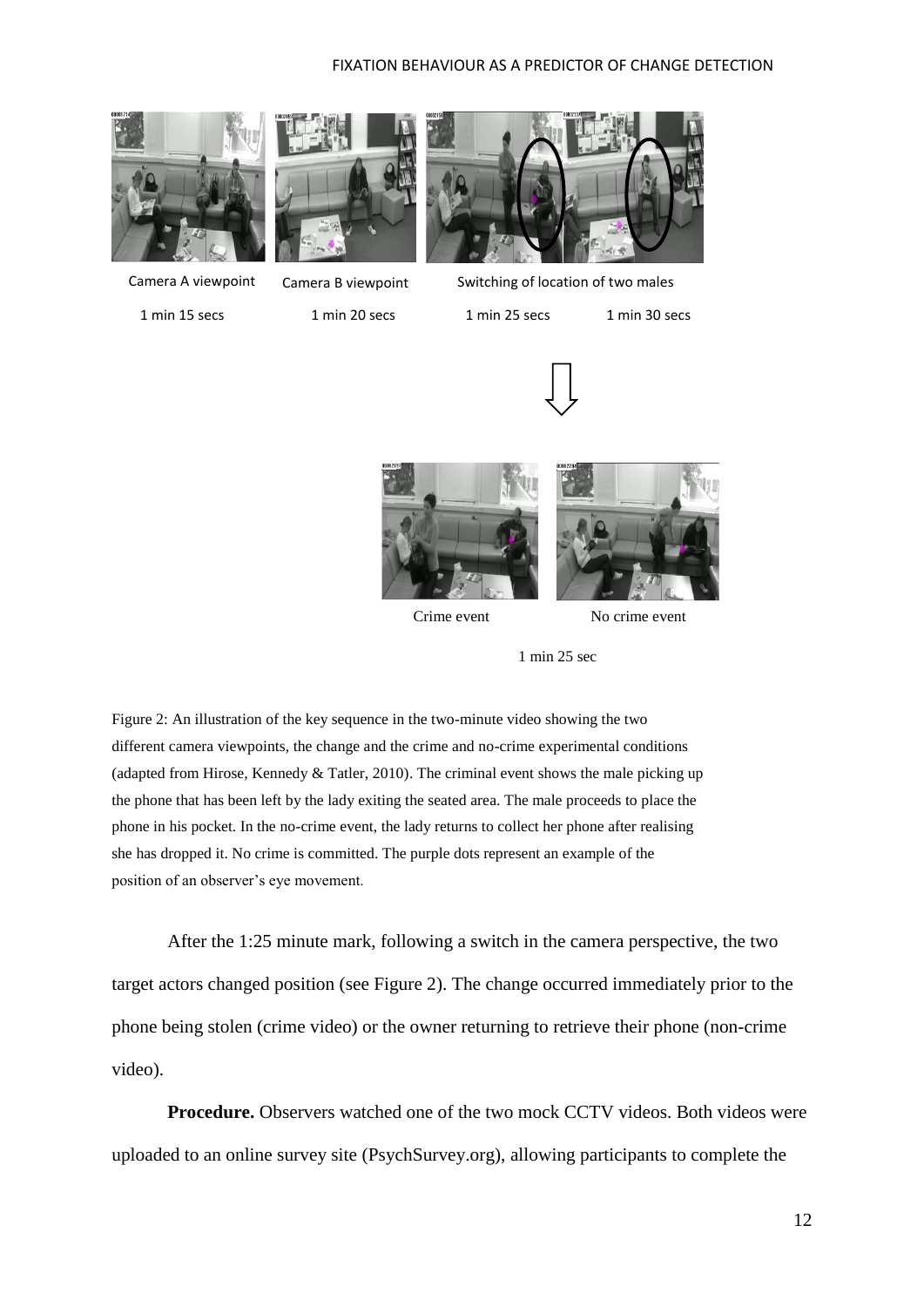study off-campus. After viewing the footage, participants answered the following questions about the videos: 1. Is there a criminal event taking place in the video (if yes, please describe it)? 2. Did you notice any changes in the video (if yes, describe them)? 3. Was anyone acting suspiciously in the video? (if yes, who?) 4. Any general comments?

**Results.** The videos were regarded suitable for the main experiment because all observers in the crime event condition, and no observers in the no-crime condition, identified that a crime took place. Moreover, 40% of the pilot participants spotted the change in the identity of the male target in either the crime or no-crime video. 70% of participants reported that the target males 'looked suspicious'.

# **Main Study**

Participants. 147 participants took part in the experiment (91 females, 56 males). Participants ages ranged from 18 years to 50 years ( $M = 29.62$  years,  $SD = 6.91$  years). All participants had normal or corrected-to-normal vision.

**Design.** Event type (crime or no crime) and Instruction ("detect crime", "detect anything unusual", or no instruction) were manipulated between-subjects. The dependent measures were two measures of eye movements: fixation count (the number of fixations on the targets) and fixation duration (average time of each fixation on targets measured in milliseconds), prior to and during the critical change period.

Change detection was recorded, for each condition, as the percentage of the participants who correctly detected the change. In subsequent analyses change detection was used as an outcome variable to see whether change detection could be a predictor based on changes in eye movement behaviour. For the remainder of the paper the two actors who switched during the videos will be referred to as the "Target 1" and "Target 2" (see Figure 3).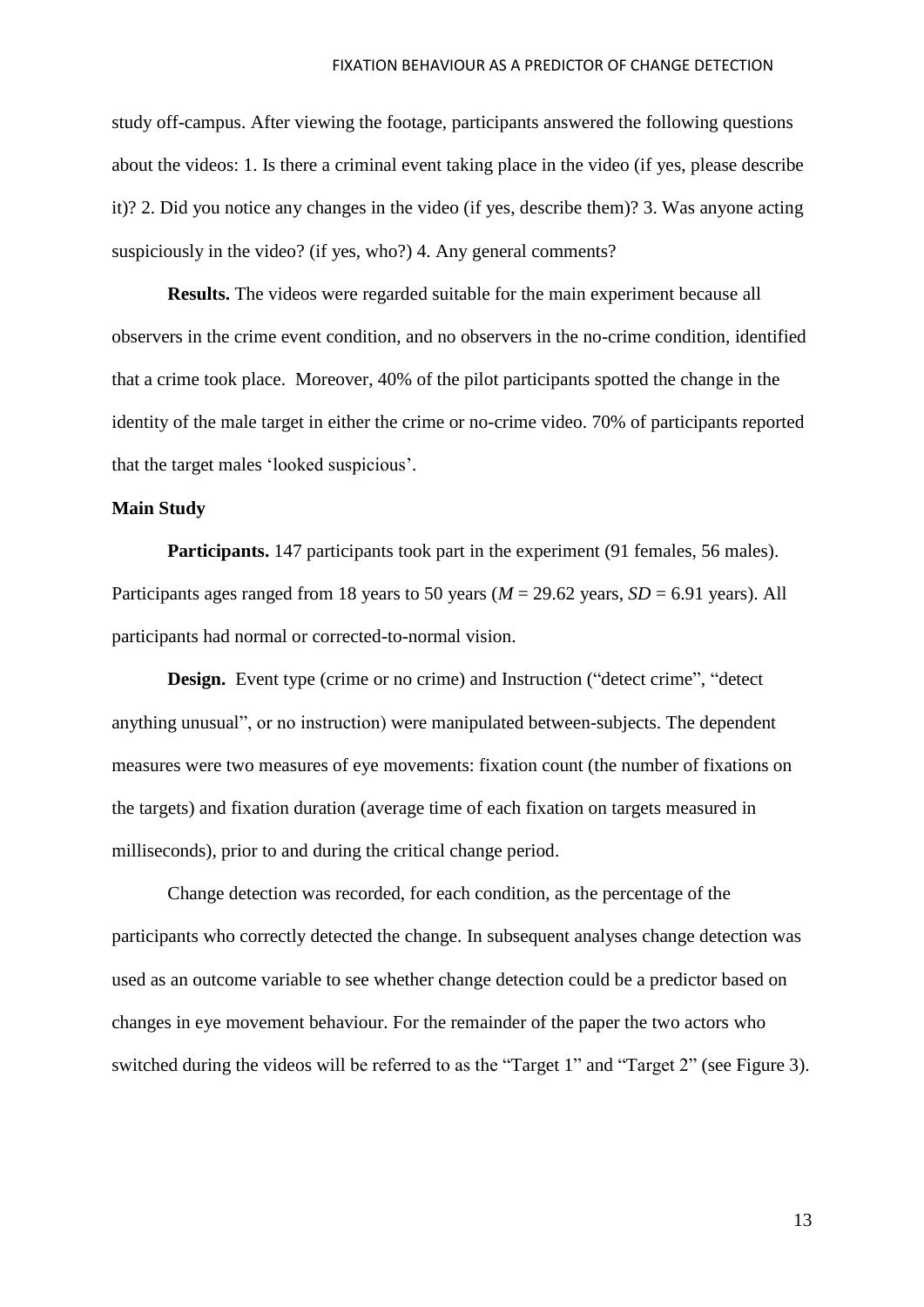

Target 1 Target 2 Figure 3.The two male targets. Target 2 took the place of Target 1

**Materials.** The videos (described for the Pilot Study) were presented on a computer monitor. Experiment Builder software (SR Research, Ltd, Osgoode Canada) was used to programme the experiment. A second computer, used to control the eye tracker, was linked to the computer presenting the videos. The video-based EyeLink 1000 (SR Research, Ltd, Osgoode Canada) was used to record participants' eye movements, and was run at 1000 Hz while tracking both pupil and corneal reflection. A chin-rest was used to maintain the participants' viewing position of 50 cm from the computer monitor.

**Procedure.** After obtaining informed consent, the eye-tracker measurements were calibrated using a nine point grid. Calibration was repeated, if necessary, until predicted and actual fixation position differed by no more than 0.5˚. Participants were randomly allocated to one of the six experimental conditions. The relevant instruction ("detect crime", "detect anything unusual", or no instruction) appeared on the screen before the video played. Participants were given as much time as they needed to read the instruction before clarifying to the experimenter that they understood and were happy to proceed. Participants then watched a video clip. Eye tracking was stopped once the video finished.

After the experiment, participants completed a questionnaire measuring recall from the footage and change detection. Participants were asked "Did you detect any change in the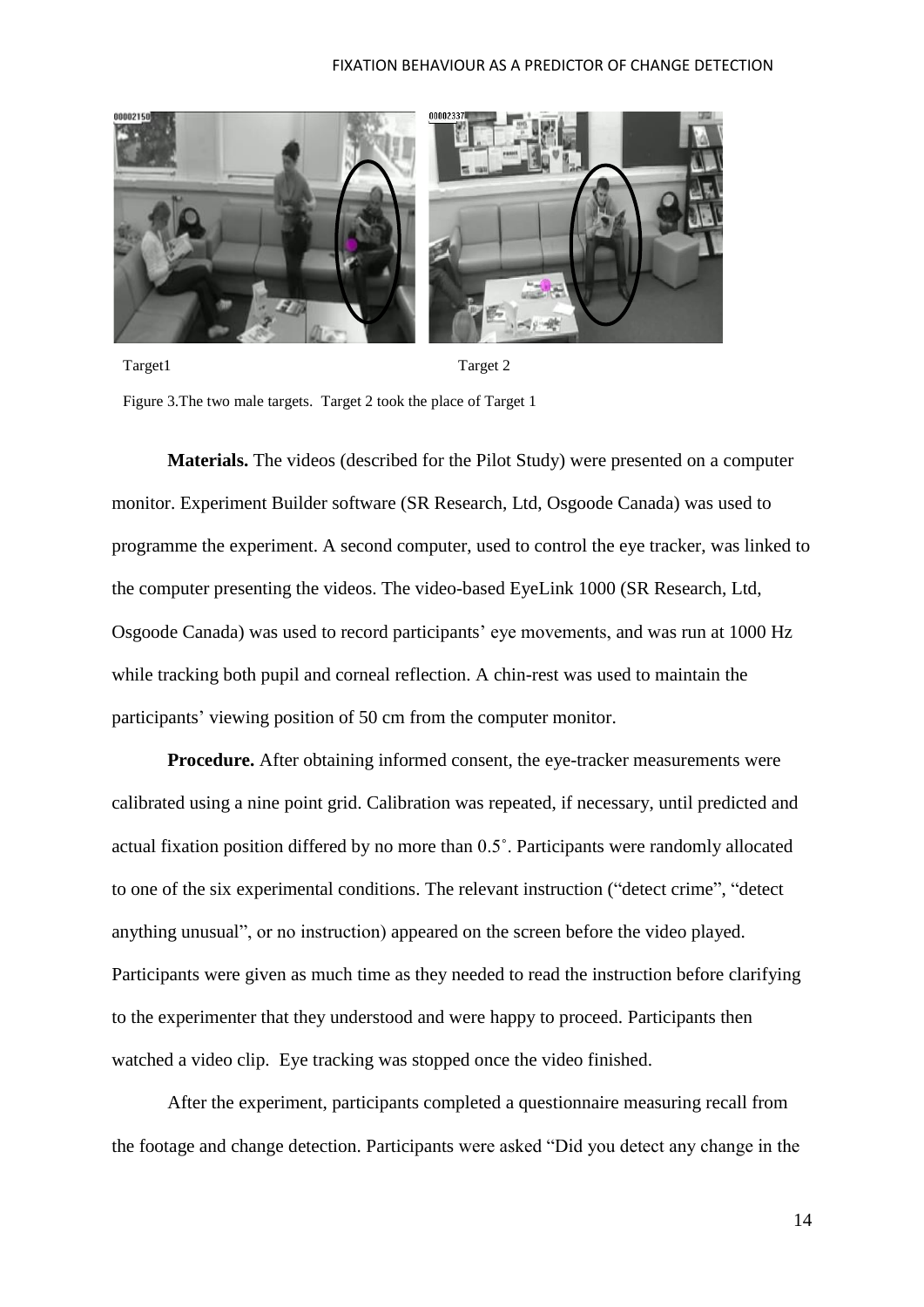video?" and were asked to respond, yes or no. If participants stated that they detected a change, they were asked to describe the change using a free text box. Participants were given as much time as required for answering the questions, and were then debriefed. The experiment lasted approximately 20 minutes.

**Data.** Fixation durations were only included if they were 100 ms or longer. Raw eye movement data were analysed using Dataviewer (SR Research, Ltd, Osgoode Canada) software. The two minute videos were edited down to two key stages for analysis; the five seconds immediately *before the critical change period* and the 10 second *critical change period* in which the two males each appeared for the first time in their new positions (see Figure 4). Fixation count and fixation duration served as the dependent variables, with these parameters representing the number of times the targets were fixated on and for how long.



 1. Before change (5 seconds) 2. Change period, Target 1 (5 secs) 3. Change period, Target 2 (5 secs) Figure 4. Stills taken from the CCTV footage depicting the two key stages where eye movement behaviour of our observers was examined. Still (1) portrays the 5 seconds immediately before the change occurs. Stills (2) and (3) represent the critical change period. Still (2) is the first 5 seconds of the change period featuring Target 1 and still (3) is the last 5 second of the change period featuring Target 2.

## **Results**

## **Eye Movements**

To address our first research question – Do task instructions and event type affect fixation behaviour? – we ran a series of analyses relating to the 'before change' period and the 'critical change' period.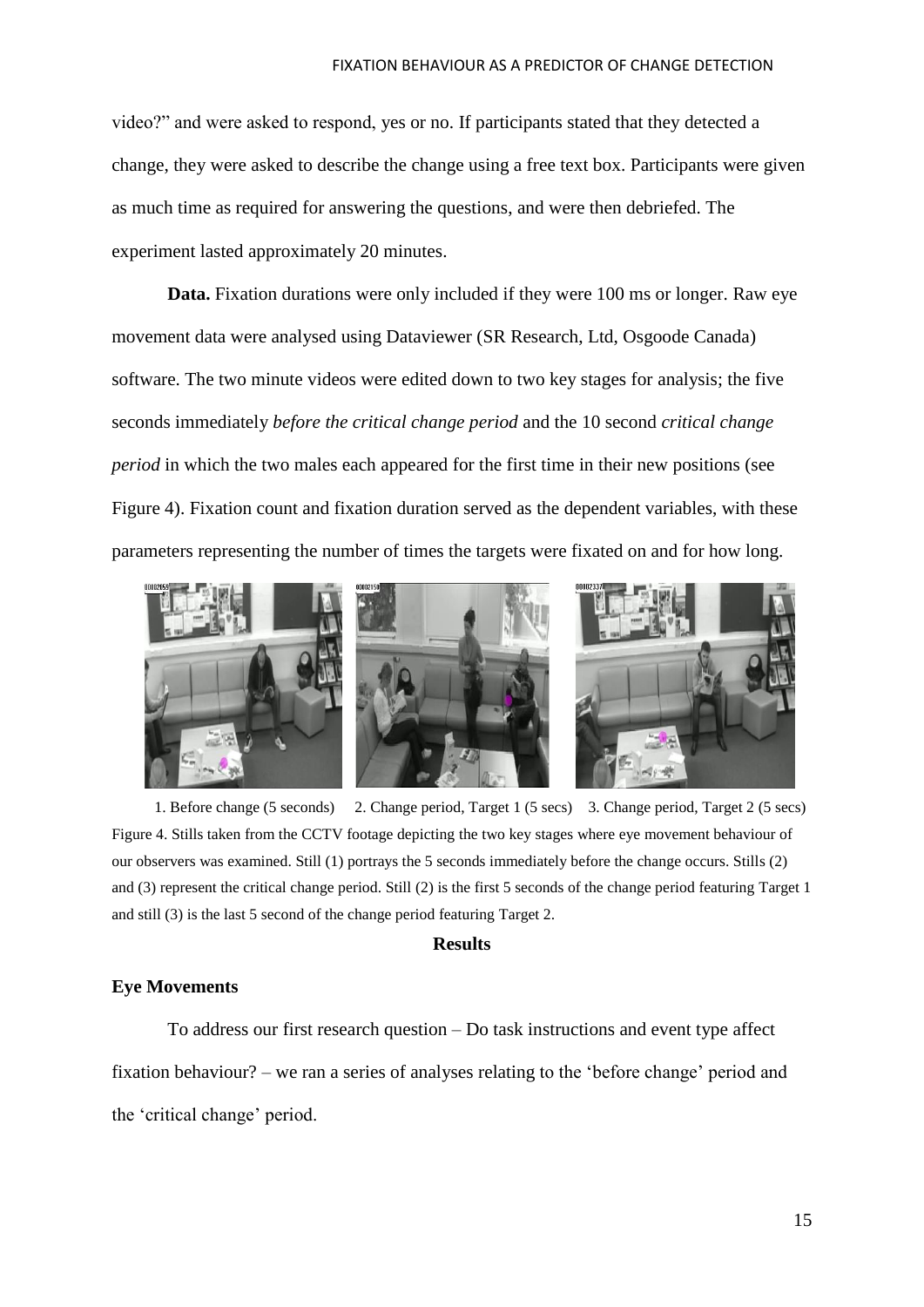**Before change.** A MANOVA was conducted with Instruction ("Detect Crime",

"Detect Anything Unusual", or simply watch the video) and Event type (crime or no crime), as the independent variables and number of fixations on targets (fixation count) and average fixation duration in the 5 seconds before the critical change as the dependent variables.

The MANOVA revealed no significant multivariate main effect of Instruction, Wilks'  $\lambda = .991, F(1, 147) = .30, p = .875,$  *partial eta*<sup>2</sup> = .004. Therefore, contrary to our expectation, instructions did not affect fixation behaviour before the critical change period.

The MANOVA revealed a significant multivariate main effect for Event type, Wilks'  $λ = .949, F(2, 140) = 3.74, p = .026, partial \text{ et } a^2 = .051$ . A follow-up univariate analyses revealed a significant main effect of Event type on fixation count,  $F(1, 147) = 5.48$ ,  $p = .021$ , *partial eta*<sup>2</sup> = .087, with fewer fixations being made when participants were viewing the crime video ( $M = 4.78$ ,  $SD = 2.15$ , 95% CI [4.31, 5.30]) compared to the no-crime video ( $M =$ 5.68,  $SD = 2.46$ , 95% CI [5.12, 6.27]). However, there was near significance related to longer fixation durations,  $F(1, 147) = 3.77$ ,  $p = .054$ , *partial eta*<sup>2</sup> = .026, made by the participants watching the crime video,  $(M = 450.51 \text{ ms}, SD = 467.41, 95\% \text{ CI}$  [353.77, 571.42]) compared to those watching the no-crime video,  $(M = 337.46 \text{ ms}, SD = 170.16, 95\% \text{ CI}$  [301.32, 376.53]). Thus, participants watching the crime video produced fewer fixations on the target, but there is a hint that this was offset by these participants producing longer fixations on the target.

**Critical change period.** The switch in location of the two targets took place over two scenes, therefore the critical change period analyses were split by target (Target 1 from scene 1 and Target 2 from scene 2, see Figure 5). For each target, we ran a MANOVA to test whether event type and instruction affected fixation behaviour.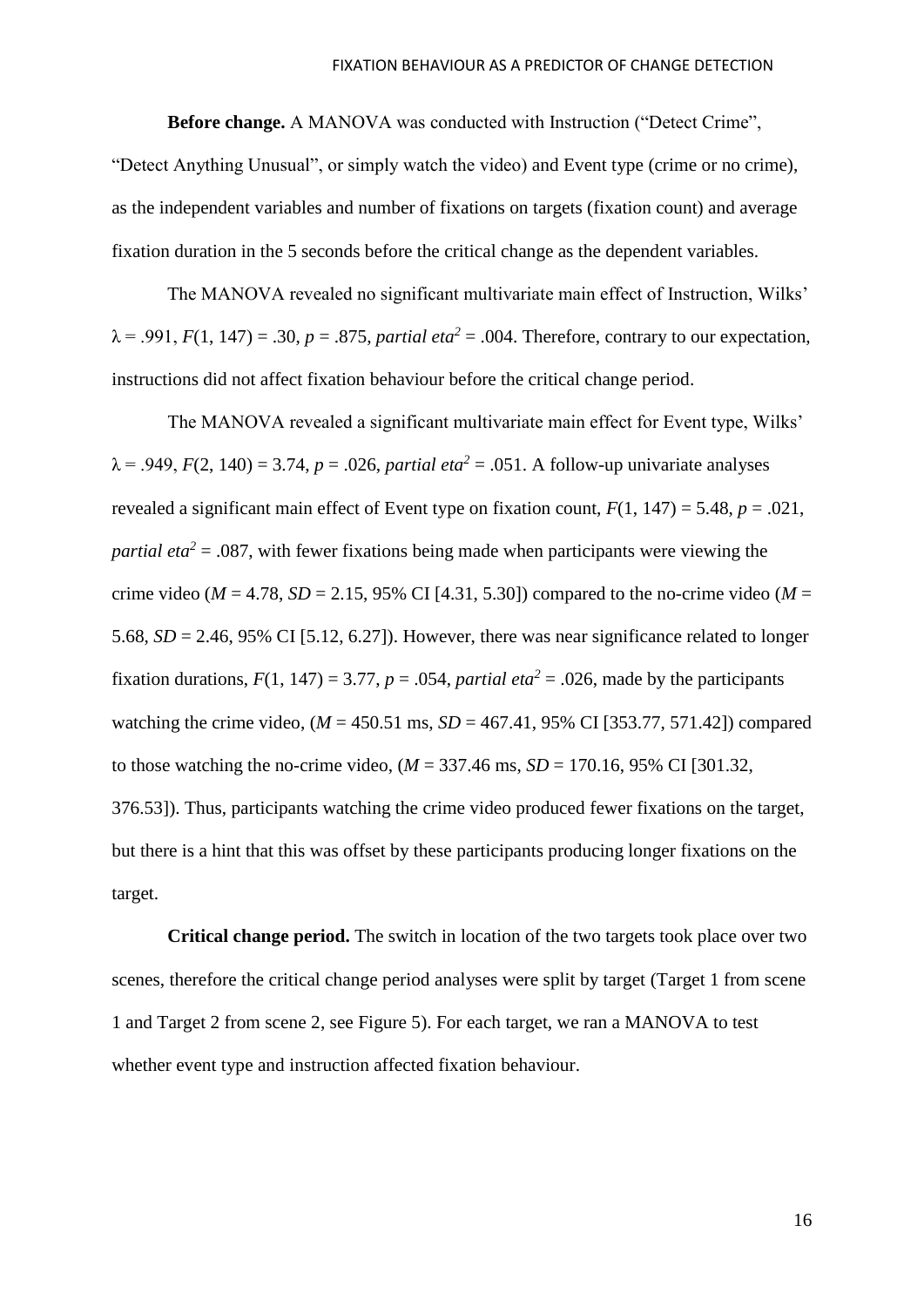

Figure 5. Still (a) represents 'Target 1'. At this point in the video, Target 1 has switched from his original position. This is the very first point in which our observers may identify that the change has taken place. Target 1 remains on screen for 5 seconds during the critical change period. Still (b) represents 'Target 2'. This is the first time observers see target 2 in his new position after switching with target 1. Target 2 remains on the screen for 5 seconds. The critical change period lasts 10 seconds, which gave our participants time to see both of our targets after they had switched positions. The analysis considers Target 1 and Target 2 separately.

**Target 1.** The MANOVA revealed no significant multivariate main effect of Instruction, Wilks' λ = .958, *F*(2, 140) = 1.52, *p* = .196, *partial eta<sup>2</sup>* = .021. Therefore, no support was found for the prediction that participants instructed to 'detect a crime' would show more and longer fixations on the target during the critical change than those instructed to 'detect anything unusual' or those given no instruction.

The MANOVA revealed a significant multivariate main effect for Event type, Wilks'  $\lambda = .646$ ,  $F(1, 147) = 38.40$ ,  $p < .001$ ,  $eta^2 = .354$ . Therefore observers watching the crime video would produce more and longer fixations on Target 1 during the change than those watching the no-crime video. A significant univariate main effect was obtained for Event type on fixation count,  $F(1, 147) = 77.28$ ,  $p < .001$ , *partial eta*<sup>2</sup> = .354, with more fixations on Target 1 made when participants were viewing the crime video ( $M = 5.96$ ,  $SD = 2.32$ , 95%) CI [5.43, 6.48]) compared to the no-crime video  $(M = 2.93, SD = 1.94, 95\%$  CI [2.42, 3.34]). There was no significant main effect of Event type on fixation duration,  $F(1, 147) = .04$ ,  $p =$ .842, *partial*  $eta^2 = .000$ . In line with our expectation, participants watching the crime video produced more fixations overall compared to those watching the no-crime video.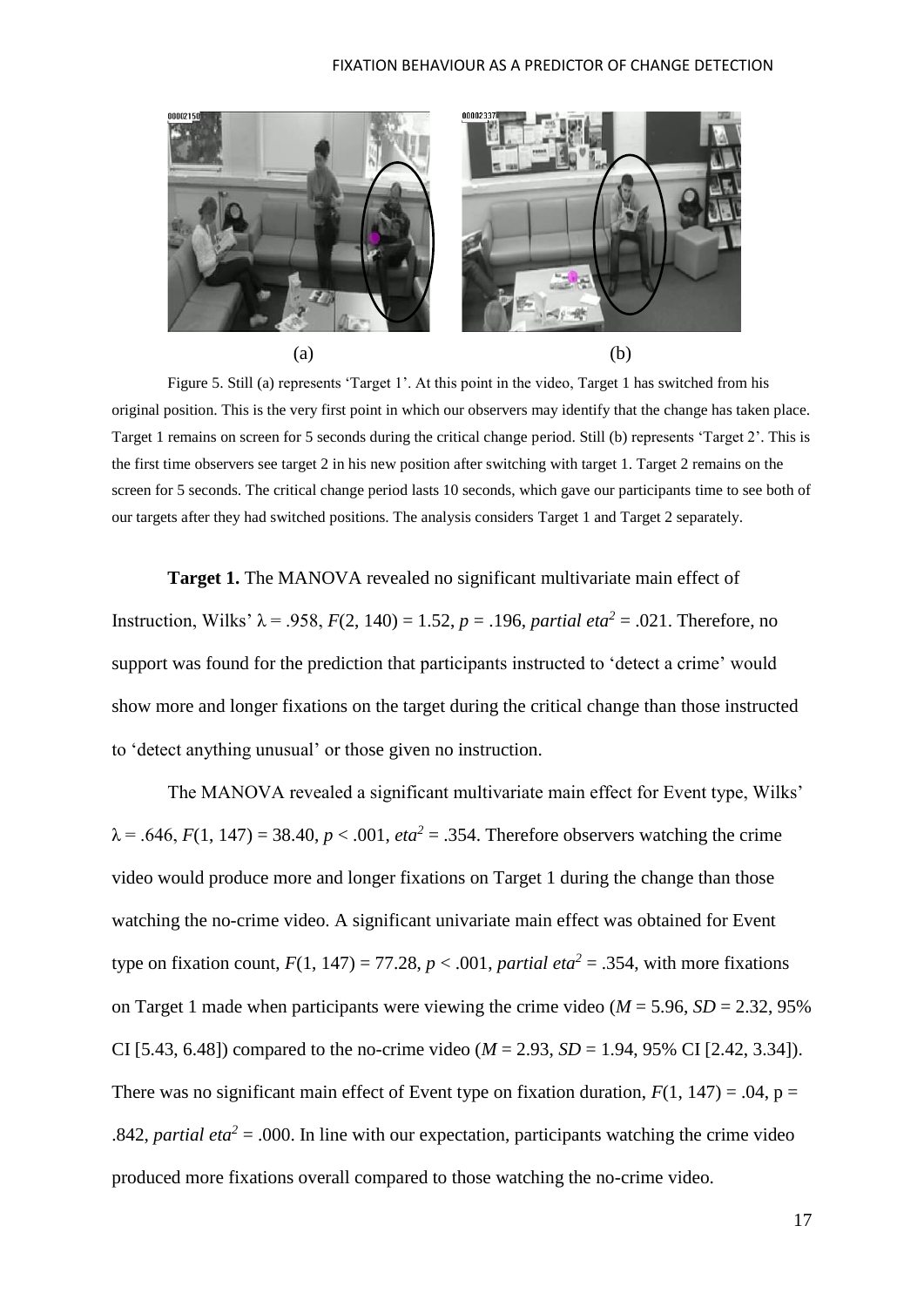The MANOVA revealed no significant interaction between Event type and Instructions, Wilks'  $\lambda = .959$ ,  $F(4, 140) = 1.49$ ,  $p = .205$ , *partial eta*<sup>2</sup> = .021.

**Target 2.** The MANOVA revealed no significant multivariate main effect of Instruction, Wilks'  $\lambda = .959$ ,  $F(4, 280) = 1.48$ ,  $p = .209$ , *partial eta*<sup>2</sup> = .021. Therefore, contrary to our expectation, instructions did not affect fixation behaviour.

The MANOVA revealed a significant multivariate main effect for Event type, Wilks'  $\lambda = .733, F(2, 140) = 25.48, p < .001, \text{eta}^2 = .267$ . A significant univariate main effect was obtained for Event type on fixation count,  $F(1, 147) = 29.66$ ,  $p < .001$ ,  $eta^2 = .174$ , with more fixations made when participants were viewing the crime video ( $M = 7.18$ ,  $SD = 2.66$ , 95%) CI [6.58, 7.75]) compared to the no-crime video ( $M = 5.07$ ,  $SD = 2.11$ , 95% CI [4.56, 5.54]). There was no significant main effect of Event type on fixation duration,  $F(1, 147) = 3.16$ ,  $p =$ .078,  $eta^2 = 0.022$ . As with Target 1, and consistent with our expectation, participants watching the crime video produced more fixations overall compared to those watching the no-crime video.

The MANOVA revealed no significant interaction effects of Event type and Instructions, Wilks'  $λ = .967$ ,  $F(4, 140) = 1.91$ ,  $p = .315$ , *partial eta*<sup>2</sup> = .017.

# **Change Detection**

Of the 147 participants tested, only 36 detected the change (24.5%, see Table 1). Chisquare tests were performed to see if event type or instruction were associated with change detection. There was no relationship between event type and change detection,  $X^2$  (2,  $N =$ 147) = .185,  $p = .705$ , or between instructions and change detection,  $X^2$  (2,  $N = 147$ ) = .519,  $p$  $=.787.$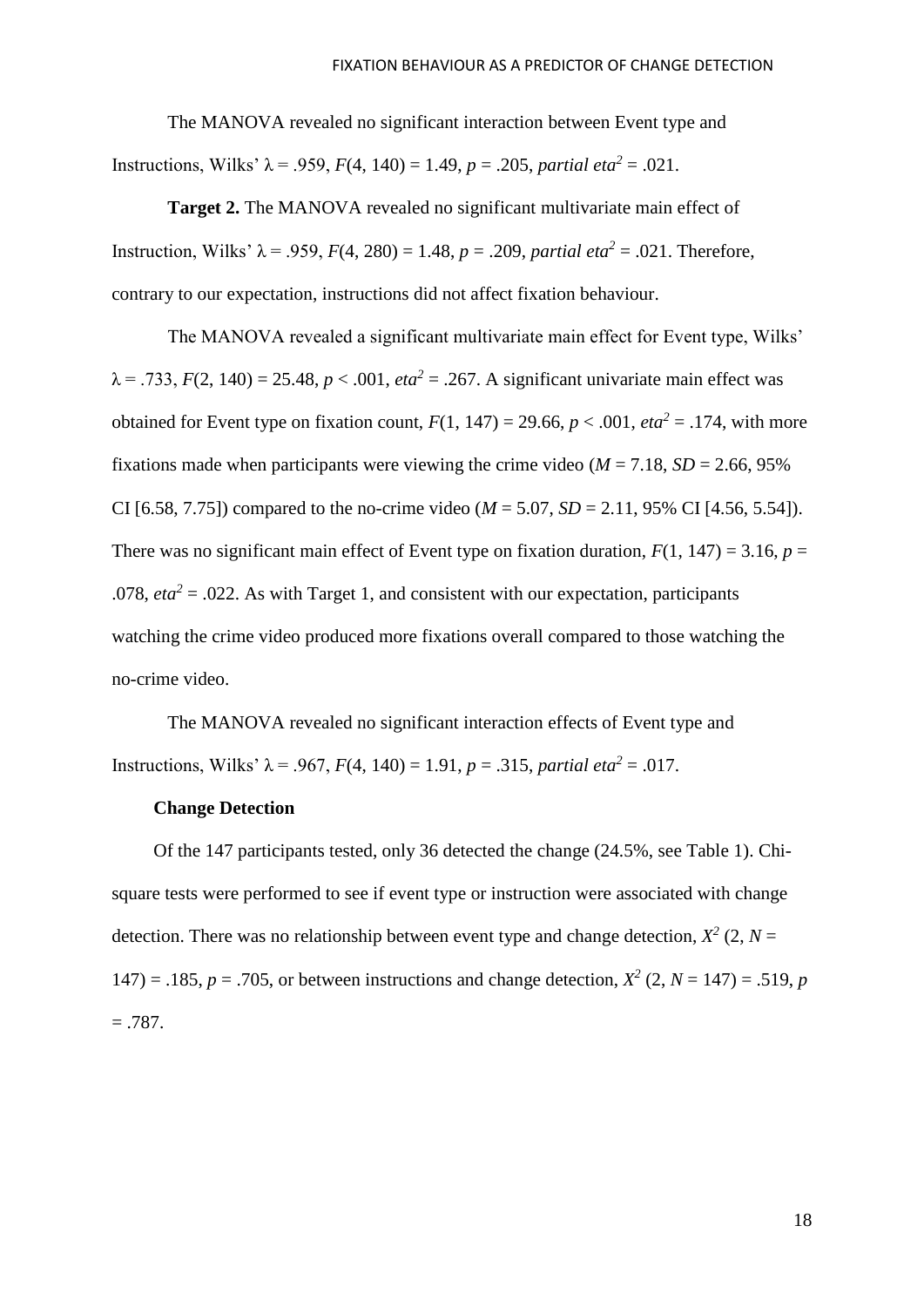|               |            |         | Instruction |                |         |
|---------------|------------|---------|-------------|----------------|---------|
|               |            |         | <b>Type</b> |                |         |
| Change        | Event type | "Detect | "Detect     | N <sub>o</sub> | Overall |
| detected      |            | crime"  | unusual"    | instruction    |         |
| Non-detectors | Crime      | 20      | 19          | 18             | 57      |
|               | No-crime   | 16      | 18          | 20             | 54      |
|               | Overall    | 36      | 37          | 38             |         |
| Detectors     | Crime      | 5       | 6           | 6              | 17      |
|               | No-crime   | 8       | 7           | $\overline{4}$ | 19      |
|               | Overall    | 13      | 13          | 10             |         |

## Table 1.

*Number of Change detectors as a function of Event and Instruction type*.

Although no specific hypotheses were made, logistic regression analyses were calculated to ascertain whether fixation count and fixation duration (i) immediately before the change took place, (ii) during the critical change period with reference to Target 1 and (iii) during the critical change period with reference to Target 2, were predictors of change detection.

**Before the change period.** The logistic regression analysis was statistically significantly,  $X^2(1, N = 147) = 5.729$ ,  $p = .017$ . The Wald criterion demonstrated that only fixation duration made a significant contribution to change detection prediction ( $p = .040$ ). Fixation count was not a significant predictor of change detector  $(p = .059)$ . Therefore, the amount of time spent fixated on the target prior to the onset of the change, was a predictor of change detection.

**During the critical change period.** For Target 1, the logistic regression analysis was non-significant,  $X^2(2, N = 147) = 2.162$ ,  $p = .339$ . The Wald criterion demonstrated the both fixation count ( $p = .742$ ) and fixation duration ( $p = .201$ ), were not successful predictors of change detection.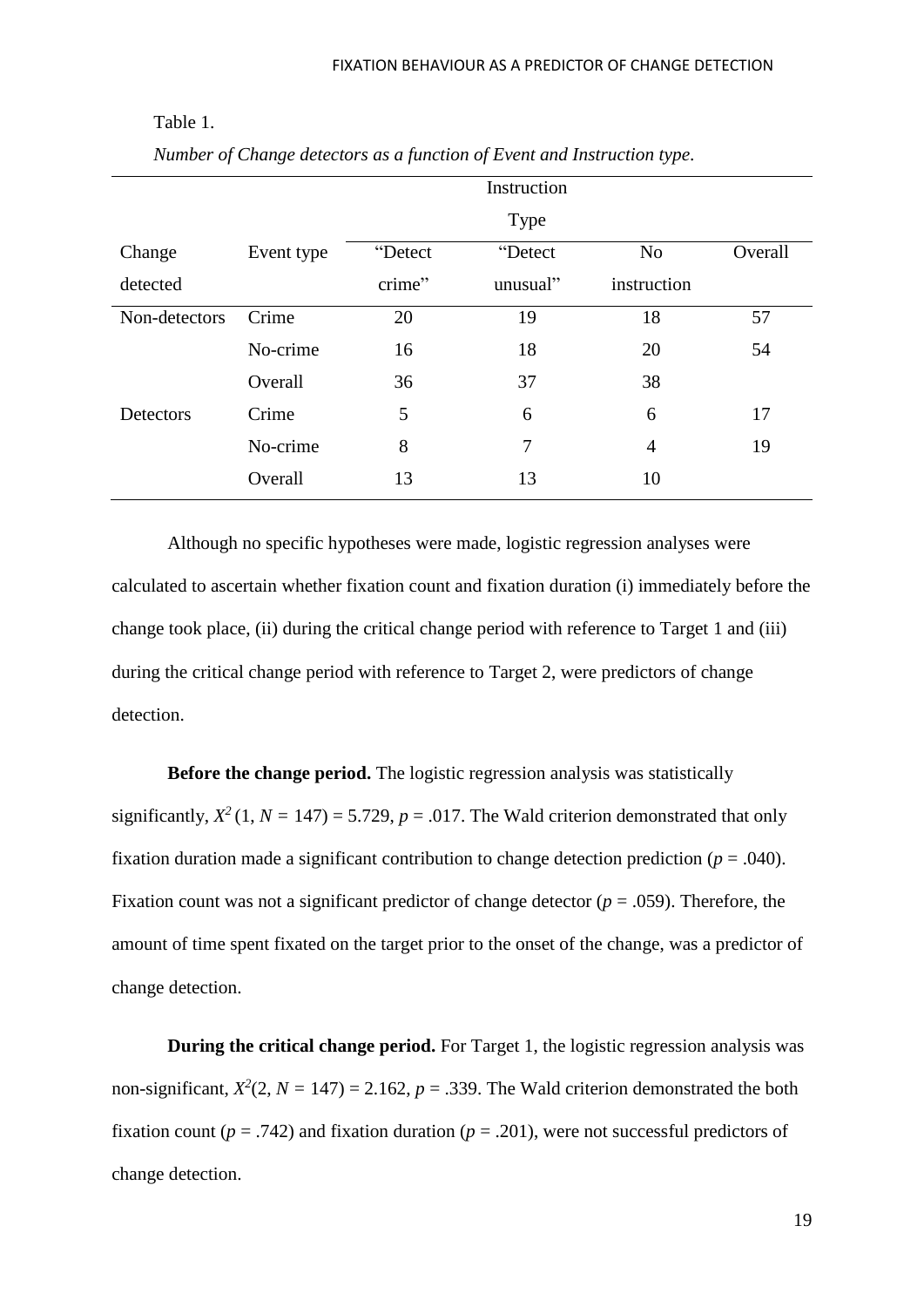Similar results were found for Target 2,  $X^2(2, N = 147) = .055$ ,  $p = .973$ . The Wald criterion demonstrated the both fixation count ( $p = .964$ ) and fixation duration ( $p = .840$ ), were not successful predictors of change detection. Thus, eye movement behaviour during the critical change period did not predict change detection.

## **Discussion**

We examined the fixation behaviour of participants, who were given varying instructions, watching CCTV footage that depicted either a criminal or non-criminal event. A change detection paradigm was included, involving the switching of location of two target males during a cut in camera angle. Specifically, we were interested in three main issues. First, we examined whether task instructions influenced how people attended to a dynamic scene with a large array of factors competing for attention. Second, we examined whether the nature of the event being viewed (criminal versus non-criminal) would influence where people attended. Third, we examined whether differences in fixation behaviour could differentiate between those who detected a change (change detectors) and those who experienced change blindness (non-change detectors). One striking finding was that all of our significant results related to the CCTV footage depicting a criminal event. No differences in eye movement behaviour were found for participants watching the no-crime video.

## **Instructions and Eye Movements**

Instructing participants to "detect a crime", "detect anything unusual", or simply watch the footage produced no significant effect on eye movement behaviour immediately before the change took place, nor during the critical change period. This result was initially surprising. Previous research has found that task instructions influence observers' visual attention (Howard et al., 2011), and that observers can use cues in CCTV footage to predict criminal behavior (Troscianko et al., 2004). Thus, we expected our observers would fixate on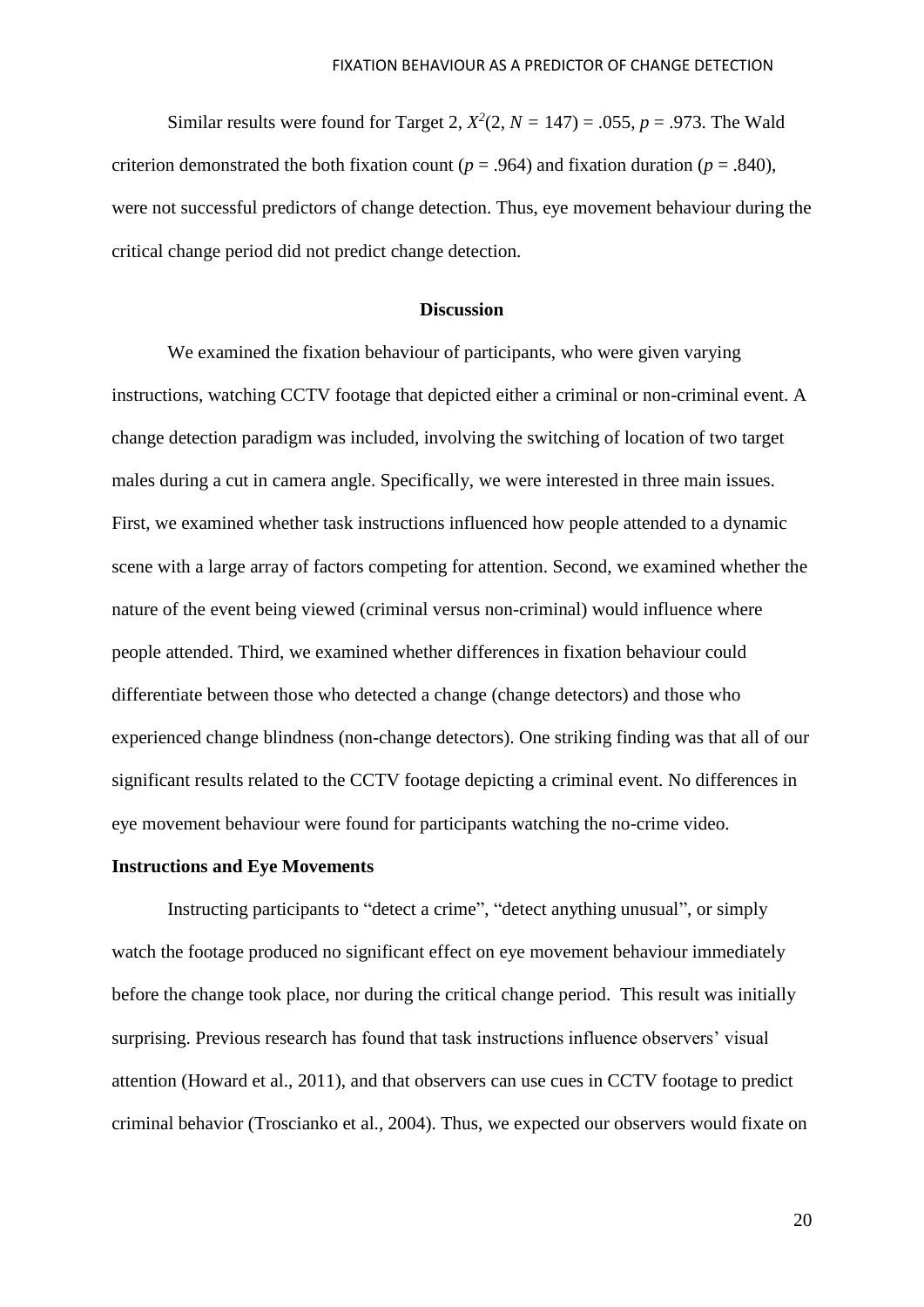task-relevant aspects of the footage (i.e., those instructed to detect a crime would focus on features of the footage depicting potentially suspicious behaviour: our targets).

Previous research using static, picture-based paradigms found that instructing participants to search for an object or to memorise a scene influenced the locations they fixated on (Castelhano et al., 2009; Henderson et al., 1999). However, unlike static images, where the context is stable during observation, viewing dynamic scenes involves constant updating and changing of the visual information available. The variability associated with this complex, noisy visual environment might attenuate effects of instructions on fixation behavior. At any rate, our results are consistent with Howard et al.'s (2009, p. 5) conclusion that "the visual complexity of CCTV images, and their dynamic nature are likely to influence performance in a manner that is very different from the static, simple stimuli used in the laboratory".

# **Event Type and Eye Movements**

In terms of the effect of Event type (crime versus no-crime) on eye movements, one finding stood out regarding the different fixation patterns immediately before the change took place and during the critical change period. Immediately before the change took place, participants watching the crime video produced fewer fixations on the target, but there is a hint that this was offset by these participants producing longer fixations on the target compared to those watching the no-crime video. In contrast, during the first part of the critical change period, there were more fixations on Target 1 from participants watching the crime video compared to those watching the no-crime video, however there was no effect of Event type on fixation durations. One explanation for this is that the switching of targets took place at exactly the same time as the crime. The large number of fixations on the target during the crime could be the result of an increase in the complexity of the footage and the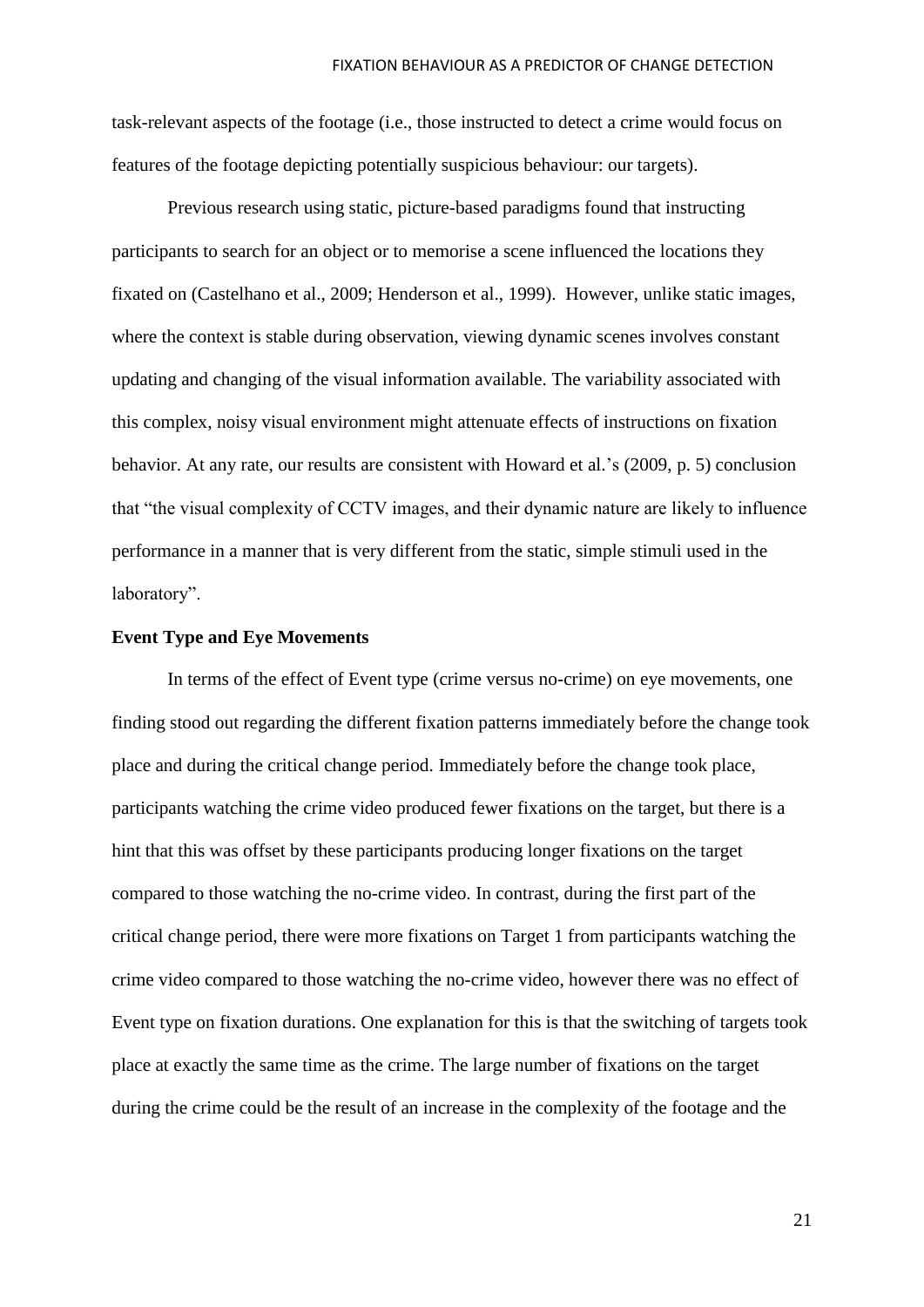need to try to understand the unfolding criminal event. Therefore, more fixations were necessary to process the visual information (Birmingham, Bishof & Kingstone, 2008).

To further examine the role of fixation behaviour during CCTV observation, similar tests with expert CCTV operators should be undertaken to establish if they perform more accurately and in a similar way to our change detectors. Previous research has shown that experts in particular fields such as driving (Underwood et al., 2003; Land & Tatler, 2001), cricket (Land & McLeod, 2000) and radiography (Donovan & Litchfield, 2013, Litchfield & Donovan, 2016) show significantly different eye movements to novices. Therefore, future research should establish whether there is an expertise effect when observing events depicted via CCTV footage.

The findings from this study suggest that attention is drawn towards criminal events, as fixation behaviour differed significantly between the criminal and non-criminal event conditions. Participants may have fixated on the target (the offender) in this study in anticipation of something taking place and then continued focusing as the crime was committed. One way to explore this further would be to have busier CCTV scenes with a number of events taking place in the footage. Future research should test attention to changes both centrally and in the periphery of CCTV footage.

# **Change Detection**

In line with previous change blindness research (Levin & Simons, 1997; O'Regan et al., 2008), a large number of participants in the current study failed to detect the change in the videos. Additionally, change detection rates were unaffected by Instruction and Event type. The amount of time spent fixated on the target prior to the onset of the change, was a predictor of change detection. In contrast, eye movement behaviour during the critical change period did not predict change detection. There are two important points to make regarding the change detection results. First, one of our most interesting findings is the idea that eye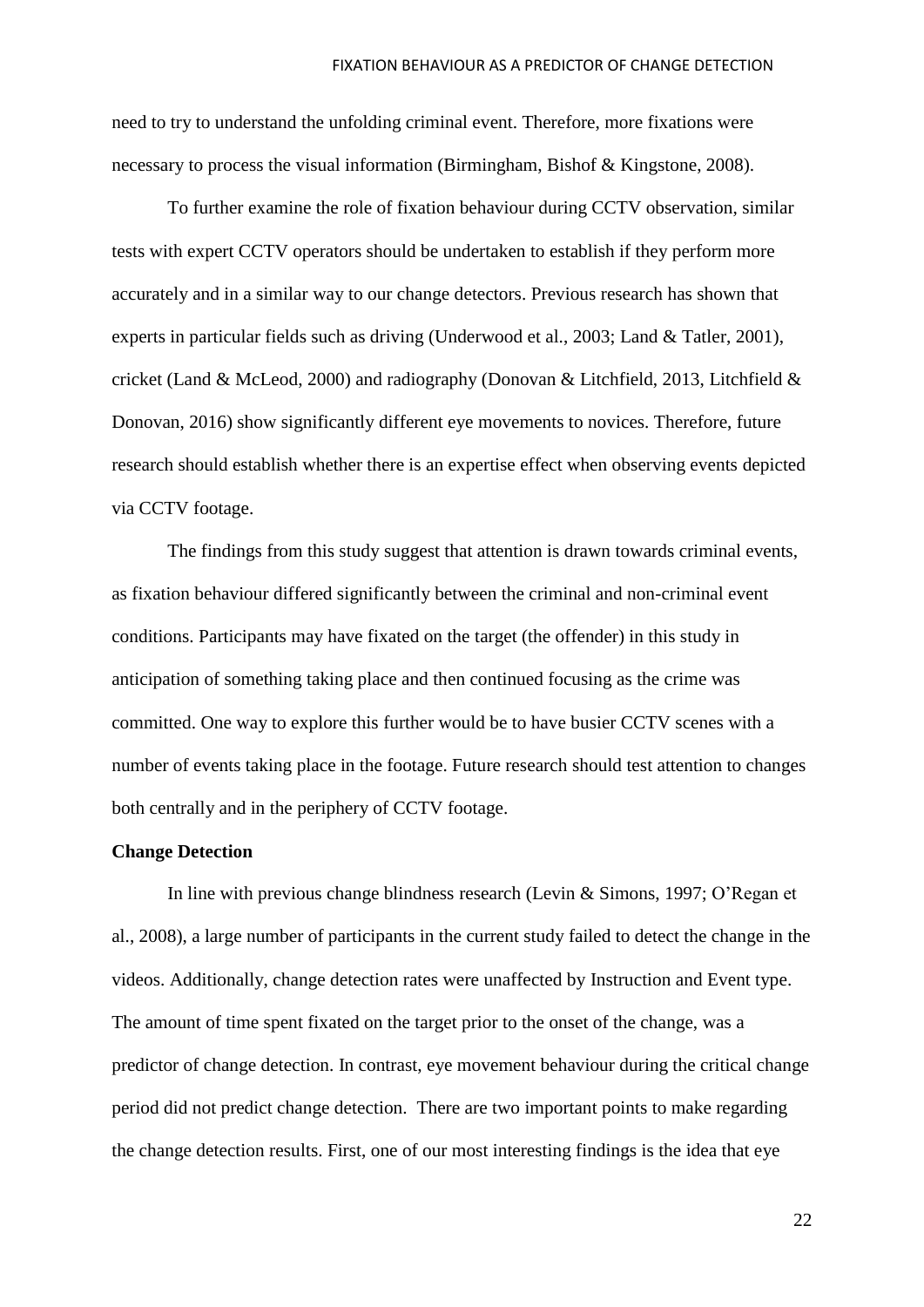movements before a change occurred may be a useful predictor of whether observers will detect a change. Our regression analyses illustrated a significant effect of fixation duration on change detection: longer fixation durations before the change period were positively associated with change detection. This coincides nicely with our argument above that our participants fixated 'ahead' on our target in an anticipatory fashion, which in turn led to successful change detection. It also supports previous research that has found that anticipatory eye movements may fall on people (rather than objects) associated with the task goal (Pelz & Conosa, 2001; Savelsberg et al., 2002).

Second, for both the criminal and non-criminal events, the CCTV footage leading up to the change was exactly the same. So why was there a difference in fixation duration behaviour between those randomly assigned to watch the criminal event compared to those watching the non-criminal event before any difference had occurred in the footage? There was no significant effect of instructions on fixation duration before the change so it may be solely down to the observers understanding of the footage unfolding in front of them.

In summary, participants' fixation behaviour directly *before* the change took place predicted change detection. However, this was only the case when the event depicted in the CCTV footage was of a criminal nature. Fixation behaviour *during* the critical change period did not predict success in terms of change detection.

# **Conclusion**

The present study is the first to investigate fixation behaviour of change detectors and non-detectors for dynamic scenes. Task instructions did not affect fixation behaviour, but event type did. Perhaps more importantly, fixation behaviour before a change occurred may be a useful predictor of whether observers will detect that change, with evidence of longer fixations on the target *prior* to the change predicting change detection. However, fixation count and durations *during* the critical change period did not predict change detection. This is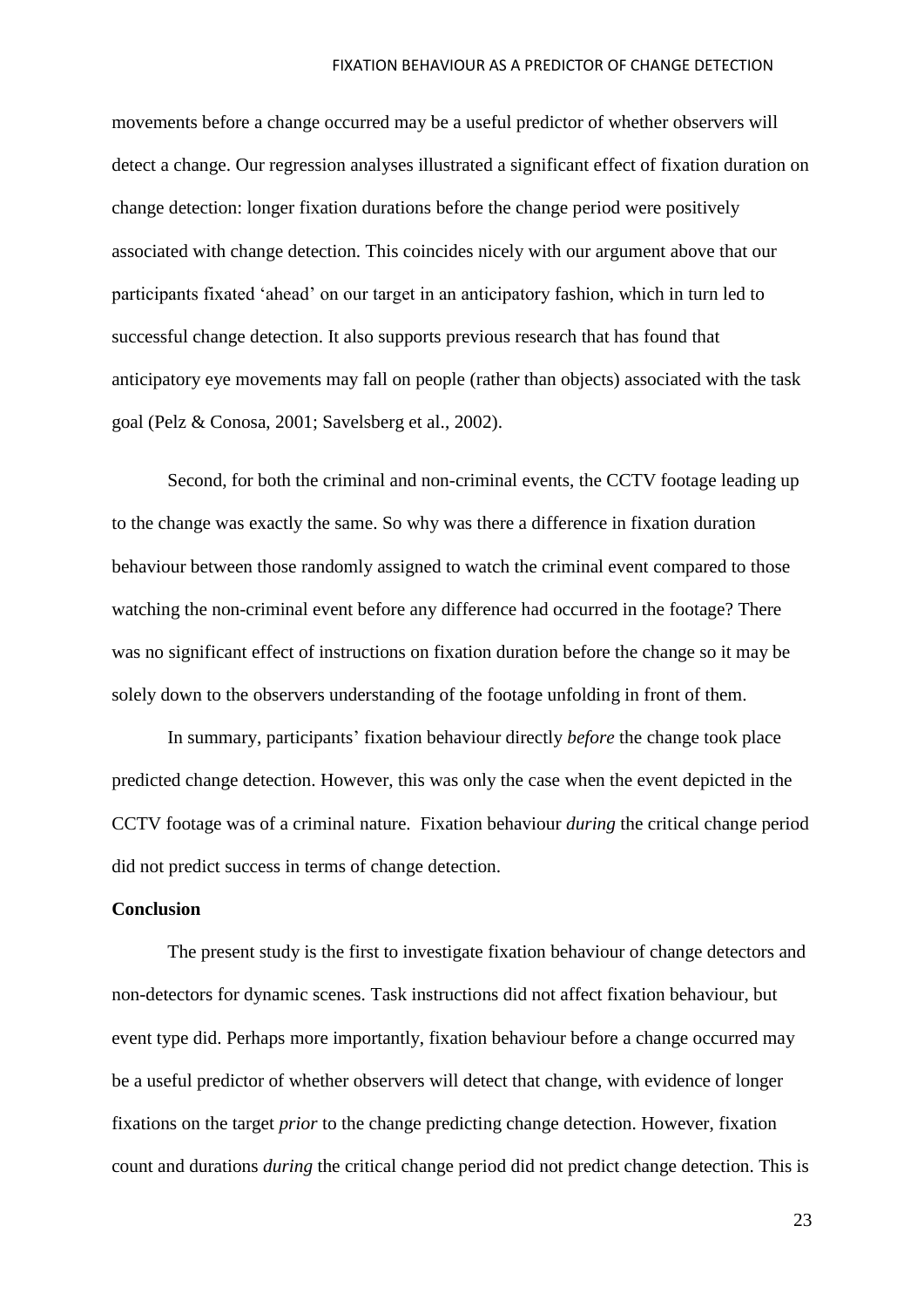consistent with participants fixating 'ahead' on the target in an anticipatory fashion, which in turn led to successful change detection. The findings highlight (a) the complexity of understanding the perceptual and attentional processes involved in the observation of complex, dynamic displays and (b) potential limitations of generalising conclusions based on static displays to dynamic visual environments.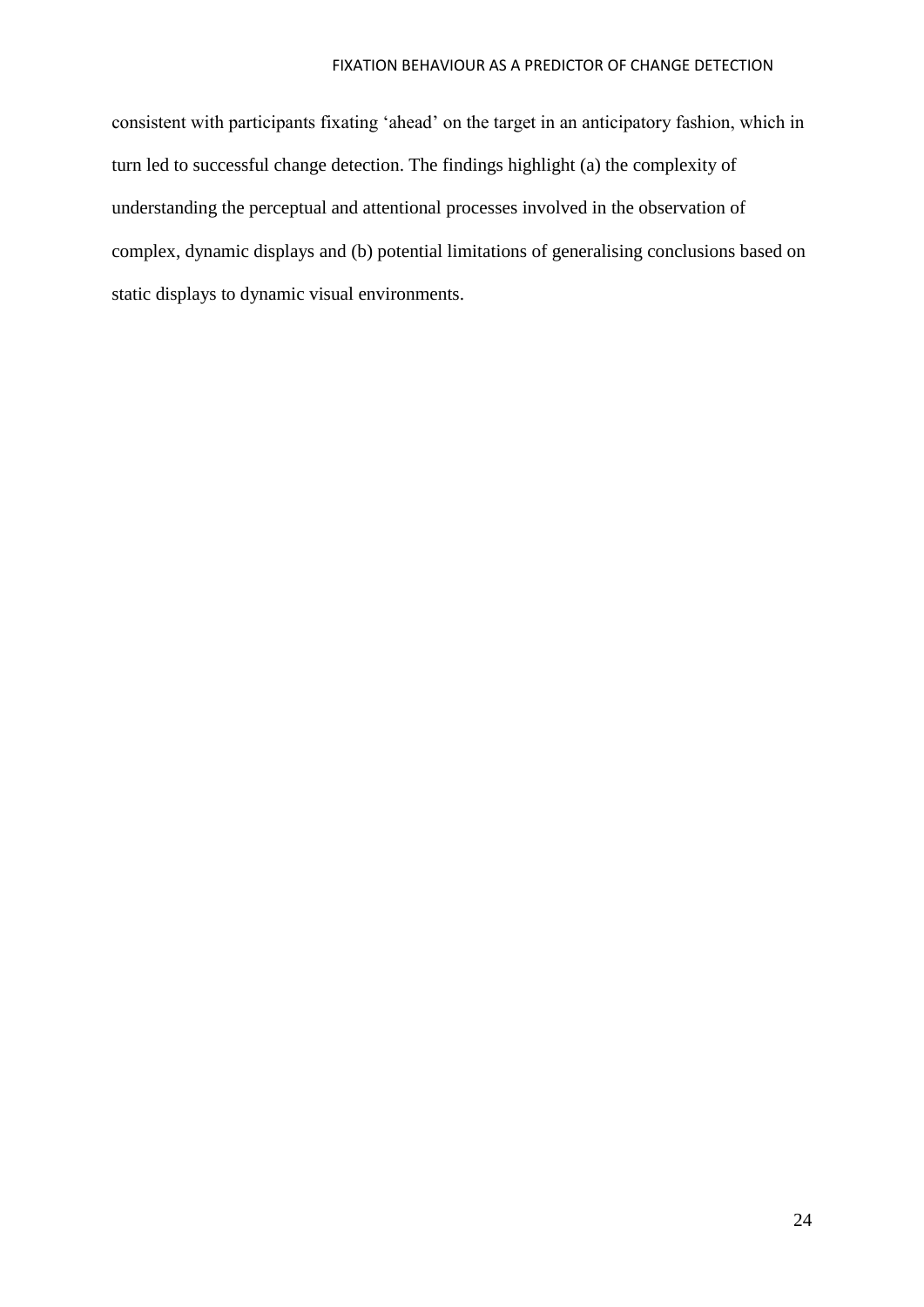## **References**

- Birmingham, E., Bischof, W. F., & Kingstone, A. (2008). Gaze selection in complex social scenes. *Visual Cognition*, *16*, 341-35.
- Blackmore, S. J., Brelstaff, G., Nelson, K., & Troscianko, T. (1995). Is the richness of our visual world an illusion? Transsaccadic memory for complex scenes. *Perception*, *24*(9), 1075-1081.
- Castelhano, M. S., Mack, M. L., & Henderson, J. M. (2009). Viewing task influences eye movement control during active scene perception*. Journal of Vision*, *9*, 1–15.
- Davies, G., & Hine, S. (2007). Change blindness and eyewitness testimony. *The Journal of Psychology*, *14*, 423-435.
- Donovan, T., & Litchfield, D. (2013). Looking for cancer: Expertise related differences in searching and decision making. *Applied Cognitive Psychology*, *27*(1), 43-49.
- Grimes, J., & McConkie, G. (1995). On the insensitivity of the human visual system to image changes made during saccades. *Problems in Perception. Oxford University Press, Oxford, UK*.
- Henderson, J. M., Weeks, P. A., Jr., & Hollingworth, A. (1999). Effects of semantic consistency on eye movements during scene viewing. *Journal of Experimental Psychology: Human Perception and Performance*, *25*, 210–288.
- Hirose, Y., Kennedy, A., & Tatler, B. W. (2010). Perception and memory across viewpoint changes in moving images. *Journal of Vision*, *10*(4):2, 1-19.
- Howard, C. J., Troscianko, T., Gilchrist, I. C., Behera, A., & Hogg, D. C. (2009). In D. de Waard, J. Godthelp, F.L. Kooi, and K.A. Brookhuis (Eds.) (2009). *Human Factors, Security and Safety* (pp. 1 - 7). Maastricht, the Netherlands: Shaker Publishing.
- Howard, C. J., Troscianko, T., & Gilchrist, I.D. (2010). Eye response lags during a continuous monitoring task. *Psychonomic Bulletin and Review, 17,* 710-717.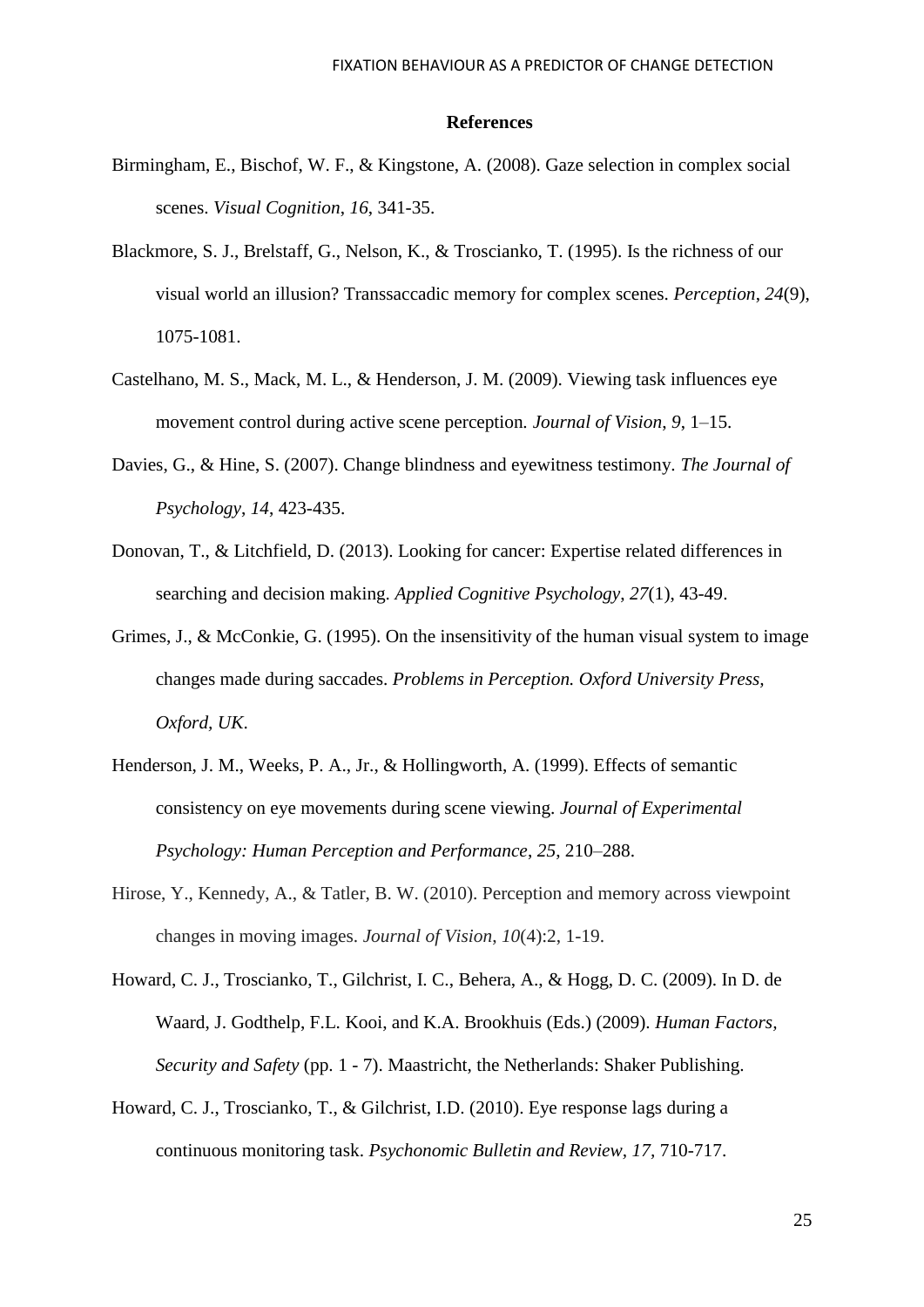- Howard, C. ., Gilchrist, I. D., Troscianko, T., Behera, A., & Hogg, D. C. (2011). Task relevance predicts gaze in videos of real moving scenes. *Experimental Brain Research*, *214*, 131-137.
- Land, M. F., & Hayhoe, M. (2001). In what ways do eye movements contribute to everyday activities? *Vision Research*, *41*, 3559–3565.
- Land, M. F., & McLeod, P. (2000). From eye movements to actions: how batsmen hit the ball. *Nature neuroscience, 3*(12), 1340-1345
- Land, M. F., & Tatler, B. W. (2001). Steering with the head: The visual strategy of a racing driver. *Current Biology*, *11*(15), 1215-1220.
- Levin, D. T., & Simons, D. J. (1997). Failure to detect changes to attended objects in motion pictures. *Psychonomic bulletin and review, 4*(4)*,* 501–506.

Litchfield, D., & Donovan, T. (2016). Worth a Quick Look? Initial Scene Previews Can Guide Eye Movements as a Function of Domain-Specific Expertise but Can Also Have Unforeseen Costs. *Journal of Experimental Psychology. Human Perception and Performance*. *42*(7), 982-944.

- Mack, A., & Rock, I. (1998). *Inattentional blindness* (Vol. 33). Cambridge, MA: MIT press
- Mills, M., Hollingworth, A., Van der Stigchel, S., Hoffman, L., & Dodd, M. D. (2011). Examining the influence of task set on eye movements and fixations. *Journal of Vision*, *11*, 1–15.
- Mital, P. K., Smith, T. J., Hill, R. L., & Henderson, J. M. (2011). Clustering of gaze during dynamic scene viewing is predicted by motion. *Cognitive Computation*, *3*(1), 5-24.
- Most, S. B., Scholl, B. J., Clifford, E. R., & Simons, D. J. (2005). What you see is what you set: sustained inattentional blindness and the capture of awareness. *Psychological review*, *112*(1), 217-242.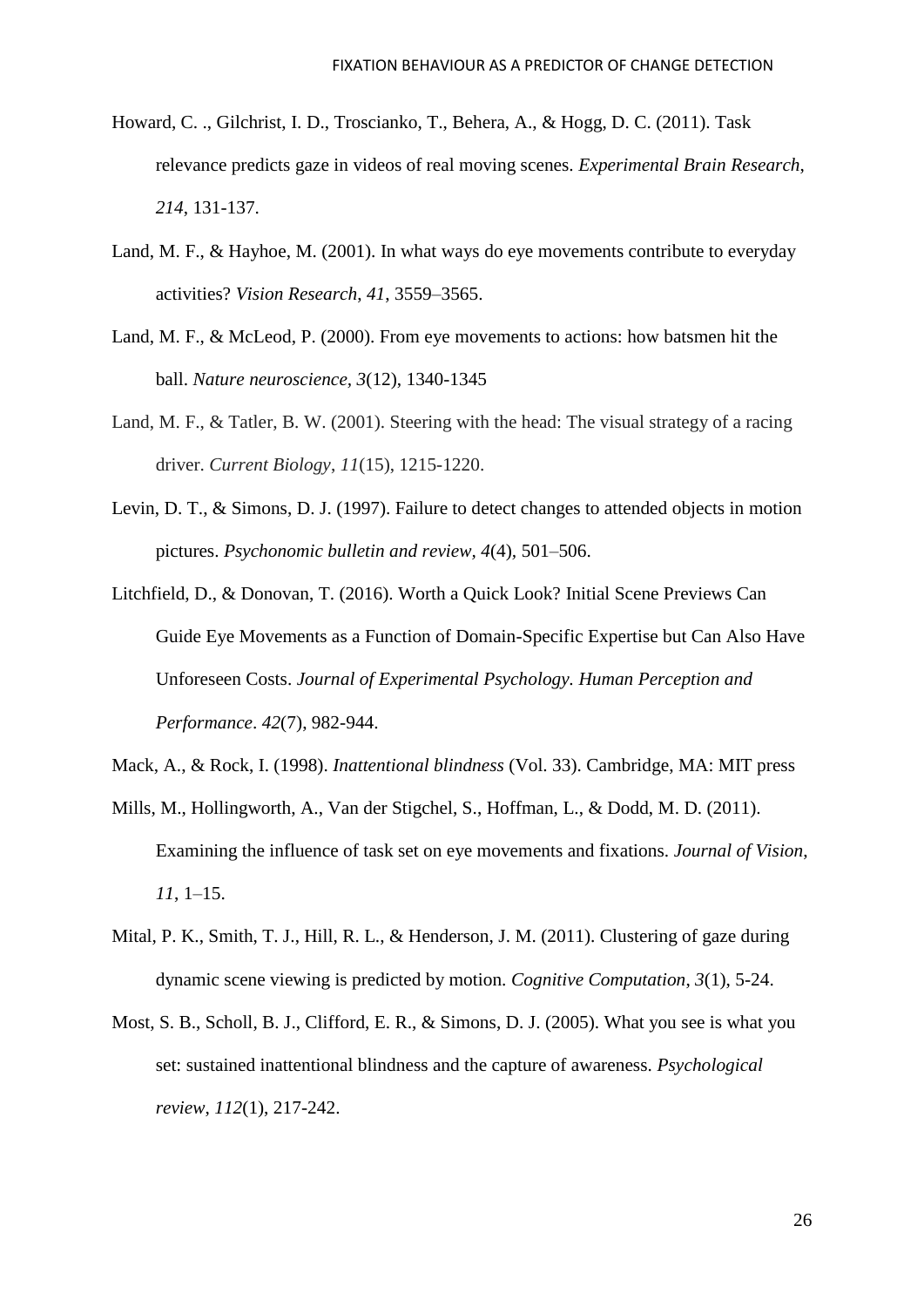- Nasholm, E., Rohlfing, S., & Sauer, J. D. (2014). Pirate Stealth or Inattentional Blindness? The Effects of Target Relevance and Sustained Attention on Security Monitoring for Experienced and Naive Operators. *PloS One, 9*(1), 1-8.
- O'Regan, J. K., Deubel, H., Clark, J. J., & Rensink, R. A. (2000). Picture changes during blinks: looking without seeing and seeing without looking. *Visual Cognition*, *7*, 191– 211.
- Pelz, J. B., & Canosa, R., (2001). Oculomotor behavior and perceptual strategies in complex tasks. *Vision Research*, *41*, 3587–3596.
- Reichle, E. D., Rayner, K., & Pollatsek, A. (2003). The E-Z reader model of eye movement control in reading comparisons to other models. *Behavioural and Brain Sciences*, 26,  $445 - 526$ .
- Rensink, R. A., O'Regan, J. K., & Clark, J. J. (1997). To see or not to see: The need for attention to perceive changes in scenes. *Psychological science*, *8*(5), 368-373.
- Savelsbergh, G. J. P., Williams, A. M., Van der Kamp, J., & Ward, P. (2002). Visual search, anticipation and expertise in soccer goalkeepers. *Journal of Sports Sciences*, *20*, 279– 287.
- Scott-Brown, K. C., & Cronin, P. D. J. (2007). An instinct for detecting psychological perspectives on CCTV surveillance. *The Police Journal, 80*, 287-305.
- Simons, D. J., & Levin, D. T. (1998). Failure to detect changes to people during a real-world interaction. *Psychonomic Bulletin & Review*, *5*, 644-649.

Simons, D. J., & Chabris, C. F. (1999). Gorillas in our midst: Sustained inattentional blindness for dynamic events. *Perception, 28*(9), 1059-1074.

Simons, D. J., & Ambinder, M. S. (2005). Change blindness: Theory and consequences. *Current Directions in Psychological Science*, *14*(1), 44-48.